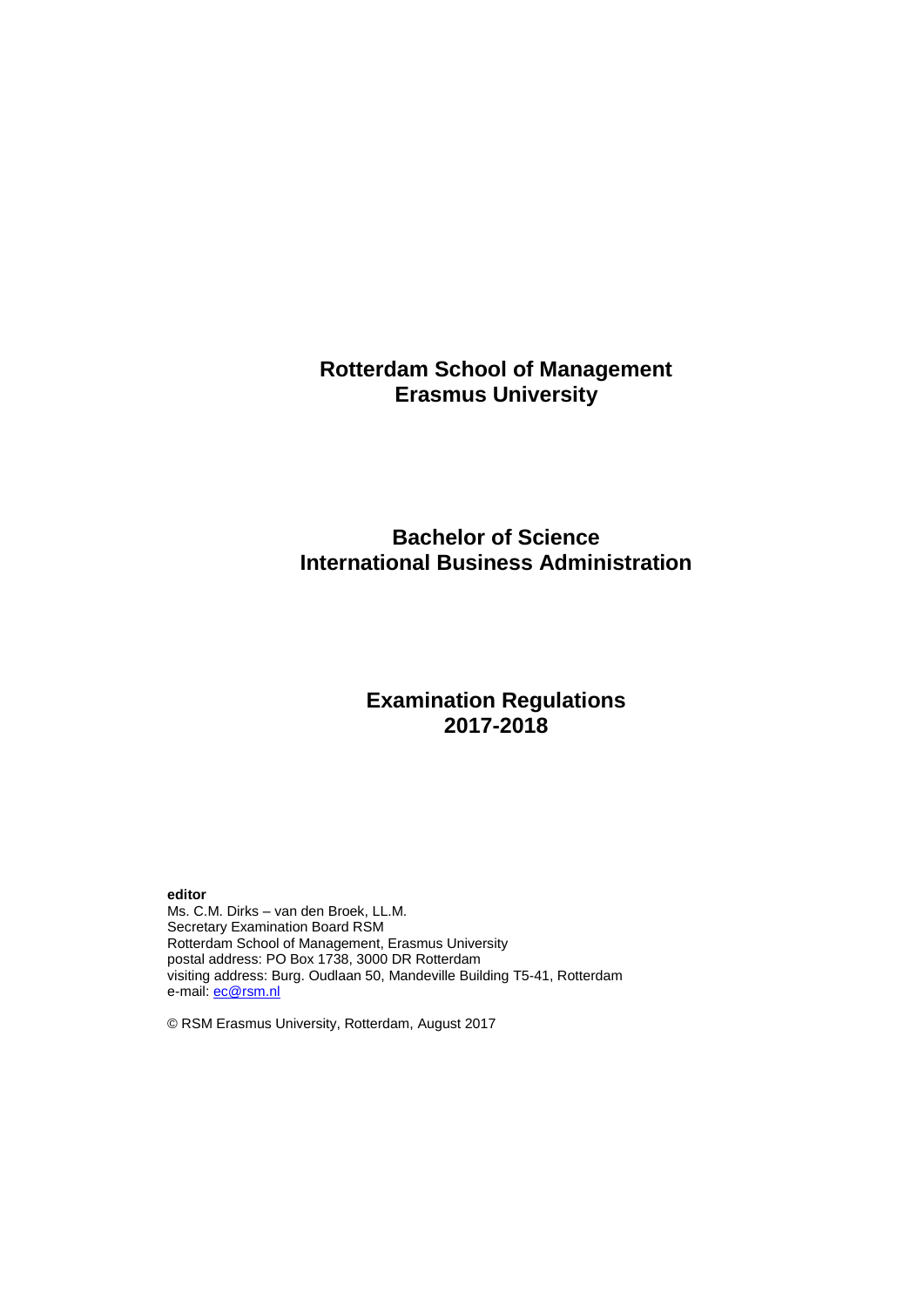# Contents

| 3. TEACHING AND EXAMINATION REGULATIONS (TER) OF THE BACHELOR OF SCIENCE IN                     |  |
|-------------------------------------------------------------------------------------------------|--|
|                                                                                                 |  |
|                                                                                                 |  |
|                                                                                                 |  |
|                                                                                                 |  |
|                                                                                                 |  |
| Article 1.5 - instructions in connection with the master's degree programme9                    |  |
|                                                                                                 |  |
|                                                                                                 |  |
|                                                                                                 |  |
|                                                                                                 |  |
|                                                                                                 |  |
|                                                                                                 |  |
|                                                                                                 |  |
|                                                                                                 |  |
|                                                                                                 |  |
|                                                                                                 |  |
| Article 3.1 - time periods and frequency of examinations; examination schedule; re-             |  |
|                                                                                                 |  |
|                                                                                                 |  |
|                                                                                                 |  |
|                                                                                                 |  |
| Article 4.1 - determining, announcing and recording results of examinations; marking period. 13 |  |
| Article 4.2 – period of validity of examination components and granted exemptions  13           |  |
|                                                                                                 |  |
|                                                                                                 |  |
|                                                                                                 |  |
|                                                                                                 |  |
|                                                                                                 |  |
|                                                                                                 |  |
| SECTION 7 - PREVIOUS EDUCATION AND SELECTIVE ADMISSION PROCEDURE  14                            |  |
| Article 7.1 - alternative requirements for deficiencies in previous education; requirements for |  |
|                                                                                                 |  |
|                                                                                                 |  |
|                                                                                                 |  |
| Article 7.4 - entrance requirements for those with a non-Dutch diploma that is not deemed in    |  |
| the ministerial regulations to be equivalent to the Dutch VWO diploma  15                       |  |
|                                                                                                 |  |
|                                                                                                 |  |
|                                                                                                 |  |
|                                                                                                 |  |
| Article 9.2 - Student counselling and monitoring of students' progress  17                      |  |
| Article 9.3 - Exception to the BSA-norm in case of personal circumstances  17                   |  |
|                                                                                                 |  |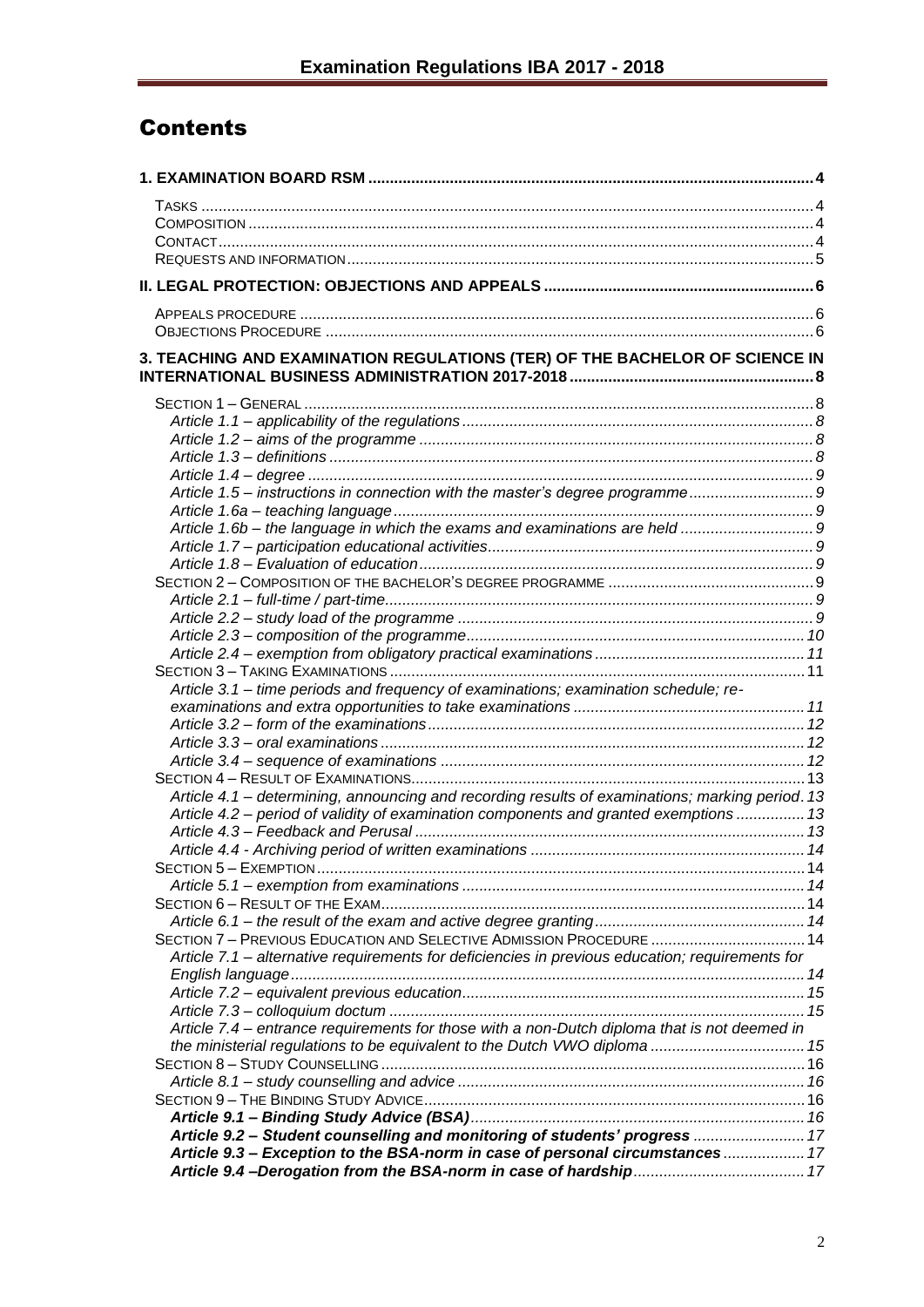| 4. RULES AND GUIDELINES (R&G) OF THE BACHELOR OF SCIENCE IN INTERNATIONAL                    |  |
|----------------------------------------------------------------------------------------------|--|
|                                                                                              |  |
|                                                                                              |  |
|                                                                                              |  |
|                                                                                              |  |
|                                                                                              |  |
| Article 1.4 – The authority to examine, the appointment of examiners (BSc programmes)23      |  |
|                                                                                              |  |
|                                                                                              |  |
|                                                                                              |  |
|                                                                                              |  |
|                                                                                              |  |
|                                                                                              |  |
| Article 3.2 - entering and leaving the room in which the written examination is being held25 |  |
| Article 3.3 - general provisions concerning order during the written examination25           |  |
|                                                                                              |  |
|                                                                                              |  |
|                                                                                              |  |
|                                                                                              |  |
|                                                                                              |  |
| Article 5.2 - determining the grades: rounding off, averaging, basic scheme, bonus points27  |  |
|                                                                                              |  |
|                                                                                              |  |
|                                                                                              |  |
|                                                                                              |  |
|                                                                                              |  |
|                                                                                              |  |
|                                                                                              |  |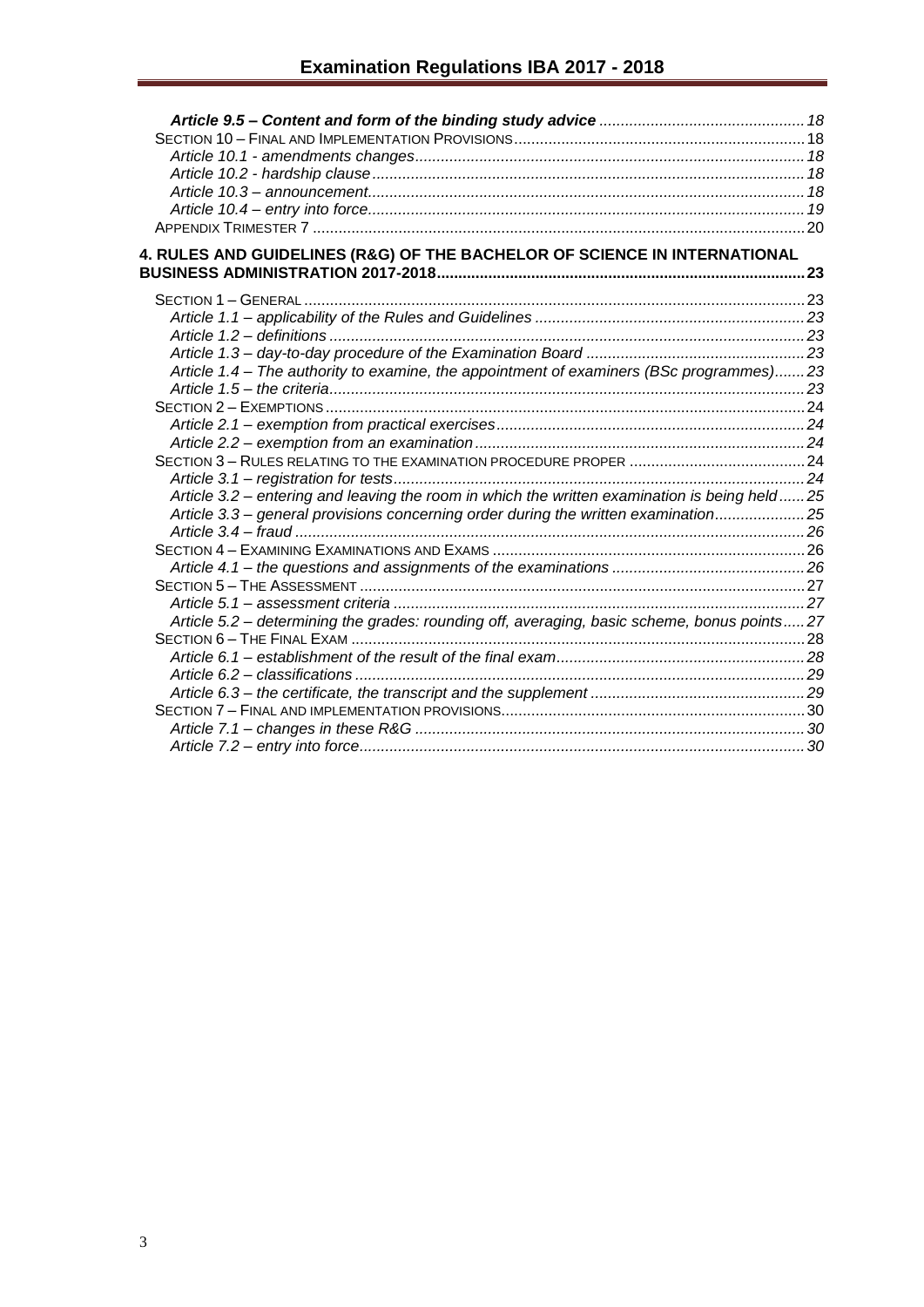# <span id="page-3-0"></span>1. Examination Board RSM

## <span id="page-3-1"></span>**Tasks**

The legal framework of the Examination Board is given by Dutch Law, in particular the Dutch Higher Education and Research Act (*Wet op het hoger onderwijs en wetenschappelijk onderzoek- WHW*). The Examination Board BSc & MSc Programmes has many different tasks. Generally, the following components can be discerned:

- 1. A *supervisory responsibility* with regard to the final exams, examinations and tests. This responsibility is manifested in the competence of the Examination Board to:
	- a. award the diplomas;
	- b. appoint the examiners;
	- c. supervise the quality of final exams, examinations and tests;
	- d. take disciplinary action in case of fraud;
	- e. supervise the practice of the examination rules with due observance of the common legal principles like equality, legal security, legitimacy, reasonableness, fair play and so on;
	- f. be a mediator or even a defendant in case of disputes or appeals.
- 2. *Legislation*: the Examination Board makes Rules and Guidelines concerning the examinations, for example rules for enrolment, rules concerning order during examinations, fraud, assessment criteria, classifications (like *cum laude*). Once a year new Rules and Guidelines are drawn up.
- 3. *To grant exemptions* from the rules in individual cases.
- 4. *Advisory tasks*: three times a year the Examination Board issues an advice to every first year student concerning his success-rate. Furthermore the Examination Board advises the Dean regarding his Teaching and Examination Regulations.
- 5. In addition, on behalf of the Dean of the Rotterdam School of Management, the chairman of the Examination Board grants *admission statements* to the MSc-programmes.
- 6. *Other,* such as delegations in selection committees and the colloquium doctum committee.

## <span id="page-3-2"></span>**Composition**

The Examination Board consists of six members of the academic staff and an external member. All members are appointed by the Dean. The Examination Board collectively sets up rules and policy. The Examination Board as a whole meets once a month. Each member has his own portfolio. The Examination Board is supported by the secretary.

*Members* Prof. Dr. L.C.P.M. Meijs Ir. A.J. Roodink (Vice Chairman) Dr. E.A. van der Laan Dr. B.H.E. Wempe Dr. M.B.J. Schauten (external member) Vacancy member Vacancy member

*Secretary to the Examination Board* Ms. C.M. Dirks - van den Broek LL.M. managing director/secretary Ms. I.M. van Essen LL.M. deputy-secretary Mr. A. Markus MSc deputy-secretary Ms. A.M. Schey MScBA deputy-secretary

*Administration* Ms. D.M. Schonis team leader Ms. G.M. den Bakker assistant Ms. L. Guo assistant

## <span id="page-3-3"></span>**Contact**

Mandeville Building, Room T5-41 Tel. 010-4081895/88731 E-mail [ec@rsm.nl](mailto:ec@rsm.nl)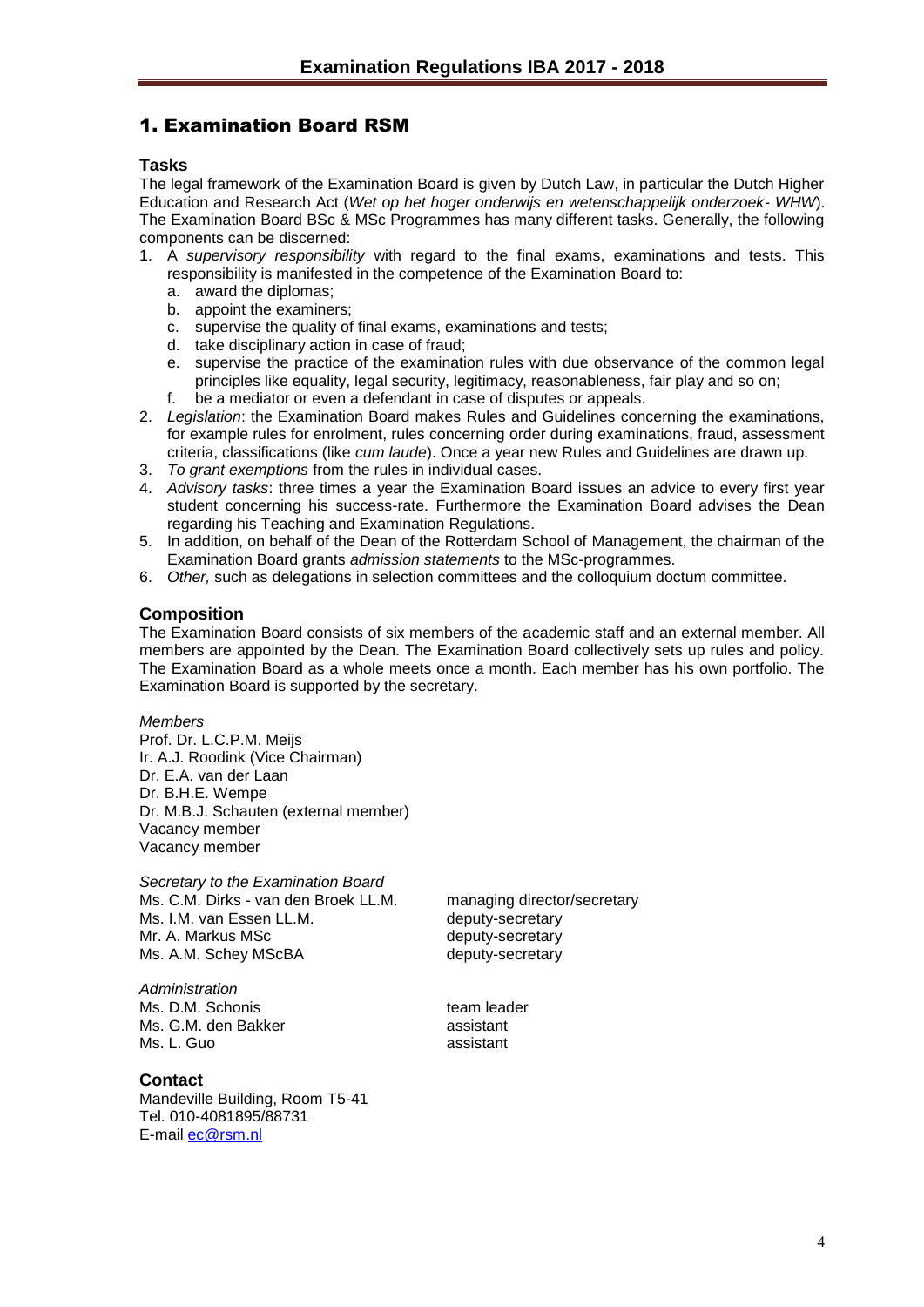## <span id="page-4-0"></span>**Requests and information**

Information concerning examinations can be found on the website of the Examination Board: [www.rsm.nl/examination-board.](http://www.rsm.nl/examination-board) Please consult these sites before contacting the Examination Board. You may first want to take a look in the [Frequently Asked Questions \(FAQ\) section](http://www.rsm.nl/examination-board/frequently-asked-questions-faqs/) to see whether you can find an answer to your question there.

Brief general questions can be asked by e-mail to [ec@rsm.nl](mailto:ec@rsm.nl) or by phone 010 4088731/1895 during opening hours (09.00 – 12.30 hrs.).

Official requests (e.g. requesting extension of grade validity) must be submitted by the EB´s webportal:<https://request-eb.rsm.nl/>

When submitting the request, please include all relevant documentation. Be explicit in addressing the Examination Board. When a course is involved, mention the course's title, the teacher responsible, and the course's code. When a test or examination is involved, mention the course's title and code, the teacher, and the date. Once again, being explicit and clear in your request helps handling it expediently. Finally, always provide motivation as to why the request is submitted and as to why the request should be granted.

In the event that you are asked to hand in a (certified copy of a) certificate, transcript or diploma, you still have to send/show this document in its original form to the Examination Board for verification. These kind of documents will not be accepted in a digital form.

Please take into account that it may take up to 4 weeks before you receive a reply from the Examination Board.

#### **Postal address**

Rotterdam School of Management, Erasmus University Examination Board BSc & MSc Programmes, Mandeville Building, room T5-41 PO Box 1738 3000 DR Rotterdam The Netherlands

#### **Visiting address**

Secretariat Examination Board Mandeville Building, room T5-41 Burgemeester Oudlaan 50 3062 PA Rotterdam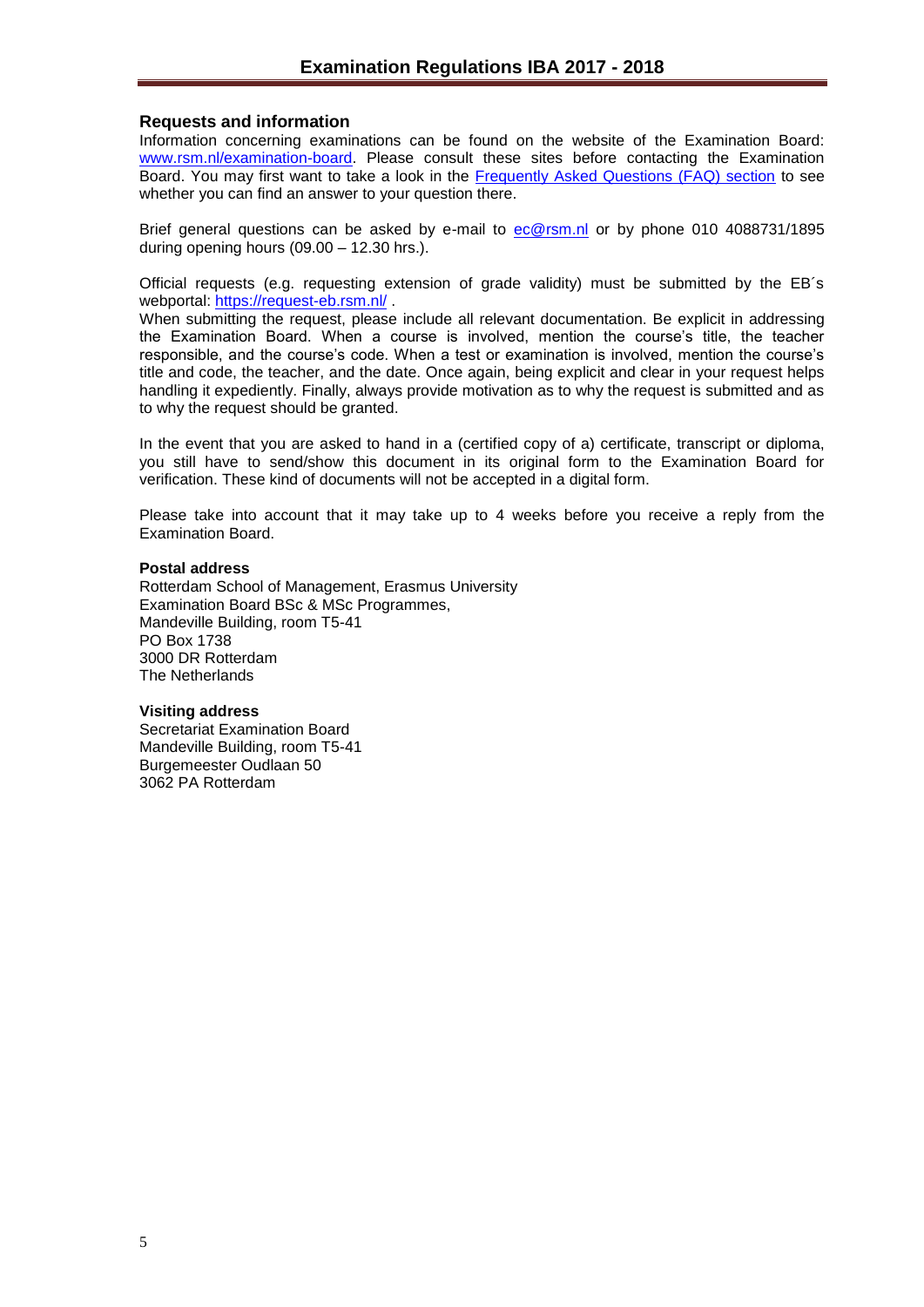## <span id="page-5-0"></span>II. Legal protection: Objections and Appeals

If you disagree with a decision by a university body such as the Executive Board, the Dean, the Examination Board or an examiner, there are legal redress possibilities. You can submit an objection or lodge an appeal against this decision. Which procedure should be followed is specified by law and depends on the type of decision involved. All decisions should include an appeals clause, which refers to the appropriate legal process. Both procedures are briefly described as follows.

## <span id="page-5-1"></span>**Appeals procedure**

A student who objects to a decision of an examiner (e.g. assessments) or the Examination Board may lodge an appeal with the Examination Appeals Board (in Dutch College van Beroep voor de Examens (*CBE*)) of Erasmus University Rotterdam. In urgent cases, the chair of the *CBE* can be requested to make provisions.

Only an interested party, that is a person whose interest is directly involved in a decision, can lodge the appeal. The appeal has to be lodged within six weeks of the announcement of the disputed decision. If the appeal concerns a decision that was not made on time, it must be submitted within a reasonable period of time.

The appeal should be submitted at [legal.protection@eur.nl](mailto:legal.protection@eur.nl) to the attention of the *CBE*-*EUR*. For further information check [http://www.eur.nl/english/essc/legal\\_position/objections\\_and\\_appeals/](http://www.eur.nl/english/essc/legal_position/objections_and_appeals/) or the Student Information Leaflet "Submitting an appeal with the Examinations Appeals Board" (available at the ESSC (Hall E-Building).

You can also visit the website of the *CBE-EUR* <http://www.eur.nl/abd/jz/cbe/> (in Dutch), where you can find the CBE's rulings on various disputes.

Before the *CBE*-*EUR* deals with the appeal, there is a settlement phase, in which the Examination Board concerned attempts to settle the lawsuit amicably (= formal amicable settlement attempt).

The *CBE*-*EUR* assumes that the complainant him/herself will first have made contact with the examiner concerned or with the Examination Board, in order to try to reach agreement (=material amicable settlement attempt). Account should be taken of the fact that meanwhile the period of six weeks for lodging an appeal with the *CBE*-*EUR* continues to run. In view of this, a provisional appeal can be lodged for the interim.

If the settlement attempt fails, parties will be invited to a sitting of the Examination Appeals Board. The sitting is in Dutch. Foreign students are recommended to take an interpreter with them to the sitting.

If a student disagrees with the decision of the *CBE-EUR* regarding their objection, they can submit an appeal to the Higher Education Appeals Tribunal in The Hague within six weeks of the decision.

#### **Further information**

For further information check [www.eur.nl/english/essc/legal\\_position/objections\\_and\\_appeals](http://www.eur.nl/english/essc/legal_position/objections_and_appeals)

Further information about the procedure can also be obtained from the Secretary of the *CBE-EUR* by e-mail to [cbe@eur.nl.](mailto:cbe@eur.nl)

#### <span id="page-5-2"></span>**Objections Procedure**

You can submit a notice of objection against decisions by or on behalf of the Executive Board. This mainly concerns decisions on enrolment as a student, decentralised selection, termination of enrolment, payment or refund of tuition fees, financial aid and having been barred entry to the university's buildings, premises or facilities. You can also submit an appeal against the written refusal to make a decision or if a decision is not taken in a timely manner.

Of course, you do not necessarily have to start an appeal or objection procedure if you have a difference of opinion with someone. Talking to the person who took the decision is often enough to resolve the issue.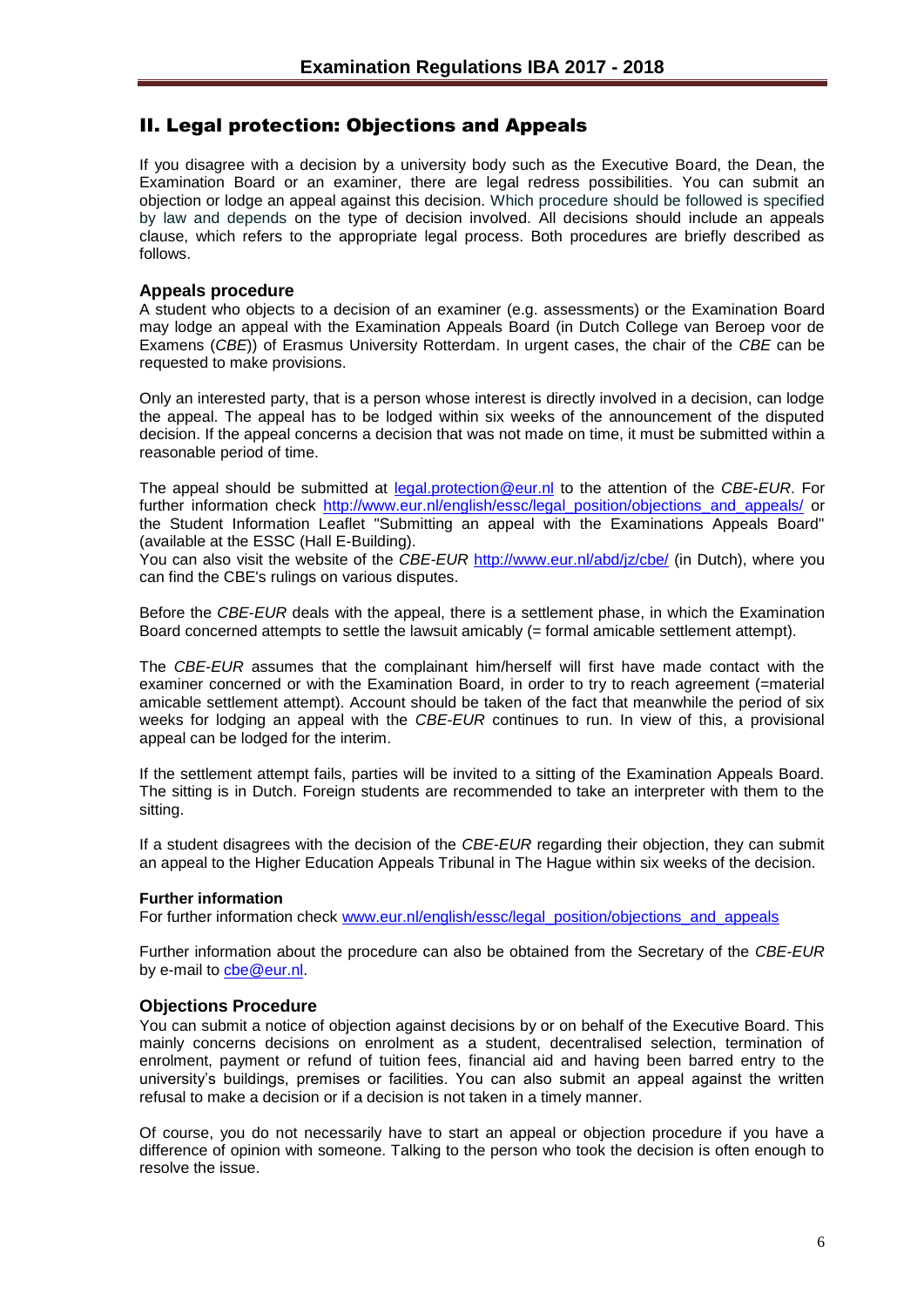The notice of objection should be submitted at [legal.protection@eur.nl.](mailto:legal.protection@eur.nl) In all cases the period of objection is six weeks.

Your notice of objection will first be handled by the Advisory Committee on Objections. This Committee advises the Executive Board about your objection, after which the Executive Board reconsiders the case and makes a decision regarding your objection. Before issuing its advice, the Committee will also investigate whether an amicable settlement between parties is possible. The Executive Board shall decide on the objection no later than 10 weeks after receipt of the notice of objection.

If you disagree with the decision regarding your objection, you can submit an appeal with the Higher Education Appeals Tribunal in The Hague within six weeks of the decision.

You can find more information about this Objection Procedure on [this EUR-website.](http://www.eur.nl/english/essc/legal_position/objections_and_appeals/)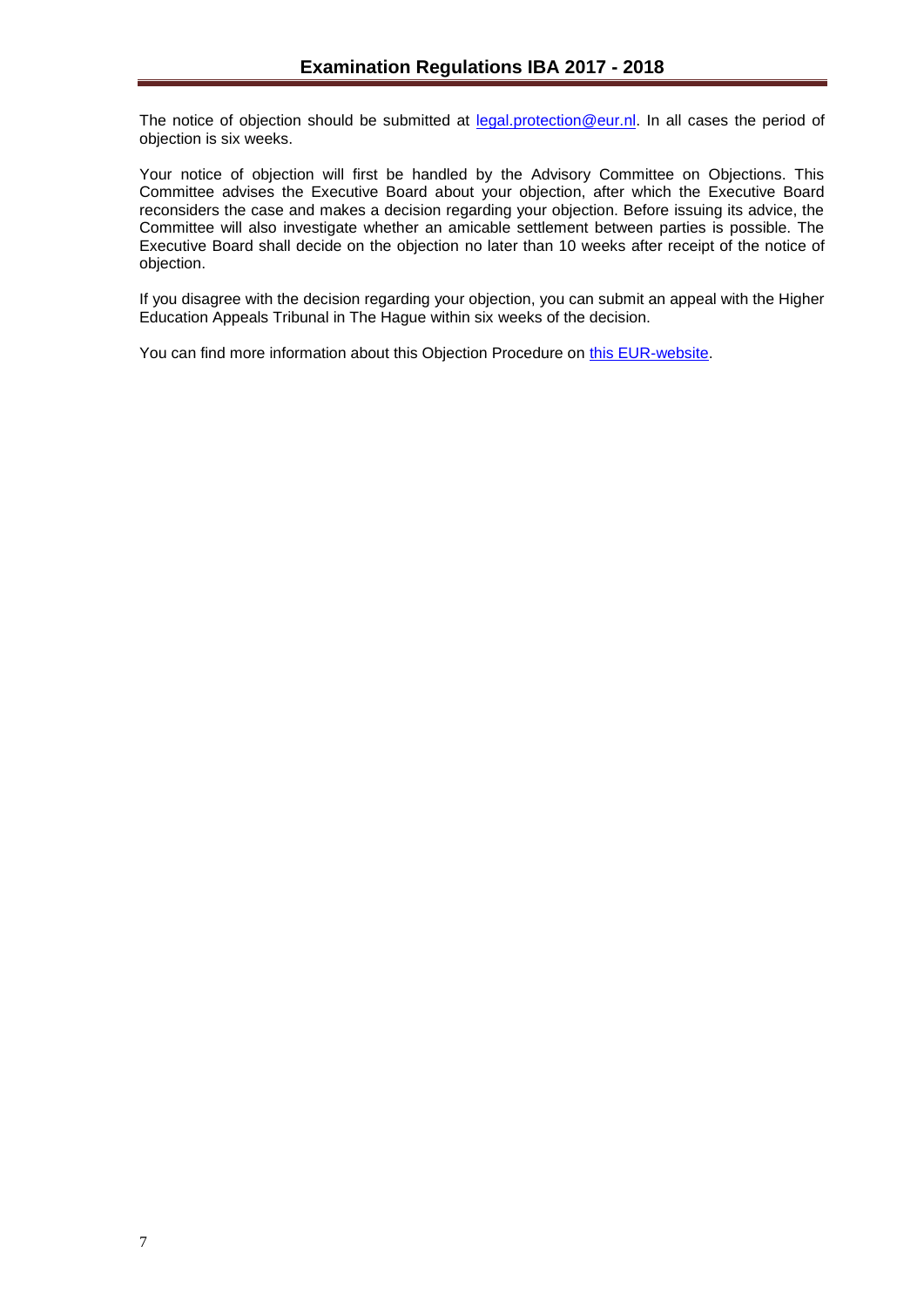# <span id="page-7-0"></span>3. Teaching and Examination Regulations (TER) of the Bachelor of Science in International Business Administration 2017-2018

## <span id="page-7-1"></span>**Section 1 – General**

## <span id="page-7-2"></span>**Article 1.1 – applicability of the regulations**

These regulations are applicable to the curriculum and examinations of the bachelor's degree programme BSc in International Business Administration at the Rotterdam School of Management, Erasmus University, hereinafter referred to as the programme.

## <span id="page-7-3"></span>**Article 1.2 – aims of the programme**

The programme is intended to impart knowledge, skills and insight in the area of International Business Administration in such a way that the graduate is capable of scientific and socially responsible professional practice in this area, and is qualified to take any desired advanced programme to become, among other things, a scientific researcher.

## <span id="page-7-4"></span>**Article 1.3 – definitions**

In the regulations, the following words shall have the following meanings:

- a. *Law*: the Dutch Higher Education and Research Act (*Wet op het hoger onderwijs en wetenschappelijk onderzoek* - *WHW*);
- b. *Rules and Guidelines (R&G)*: the rules, guidelines and instructions of the Examination Board as referred to in article 7.12b of the law;
- c. *Final IBA exam*: the total assessment of the performance of the student for separate examination parts of the programme, as referred to in article 7.10 of the law;
- d. *Examination:* every course will be assessed by an examination. Each examination includes an investigation into the knowledge, insight and skills of the student, as well as the appraisal of the results of that investigation. An examination may consist of more than one test.
- e. *Test*: a test may be:
	- A written test (a plenary test, open or closed book with open and/or multiple choice questions);
	- An individual assignment (i.e. a case or a thesis);
	- A group assignment (i.e. a team assignment);
	- An oral test;
	- A presentation:
	- A practical exercise;
	- Participation performance.
- f. *Examination part*: a study unit or course of the IBA programme;
- g. *ECTS*: abbreviation of "European Credit Transfer System". The abbreviation of ects will be used as distinct from the previously used Dutch credits. One ects represents 28 hours of study; one credit 'old-style' represents 40 hours of study;
- h. *Student*: a person who is enrolled at the university in order to pursue the study course and/or to take the exams and examinations of the programme; for the further application of these regulations, this word also means an enrolled 'extraneous';
- i. *Examination Board*: the board referred to in article 7.12 of the law for administering examinations and for organizing and coordinating the examinations of the programme;
- j. academic year: the academic year runs from 1 September to the following 31 August (inclusive);
- k. *School*: Rotterdam School of Management, Erasmus University;
- l. *Academic personnel*:
	- a. the members of the academic staff of the School,
	- b. the trainee research assistants (PhD candidates) of the School,
	- c. the other academic personnel;
- m. *Academic staff*:
	- a. the professors,
	- b. the associate professors of the School,
	- c. the assistant professors of the School;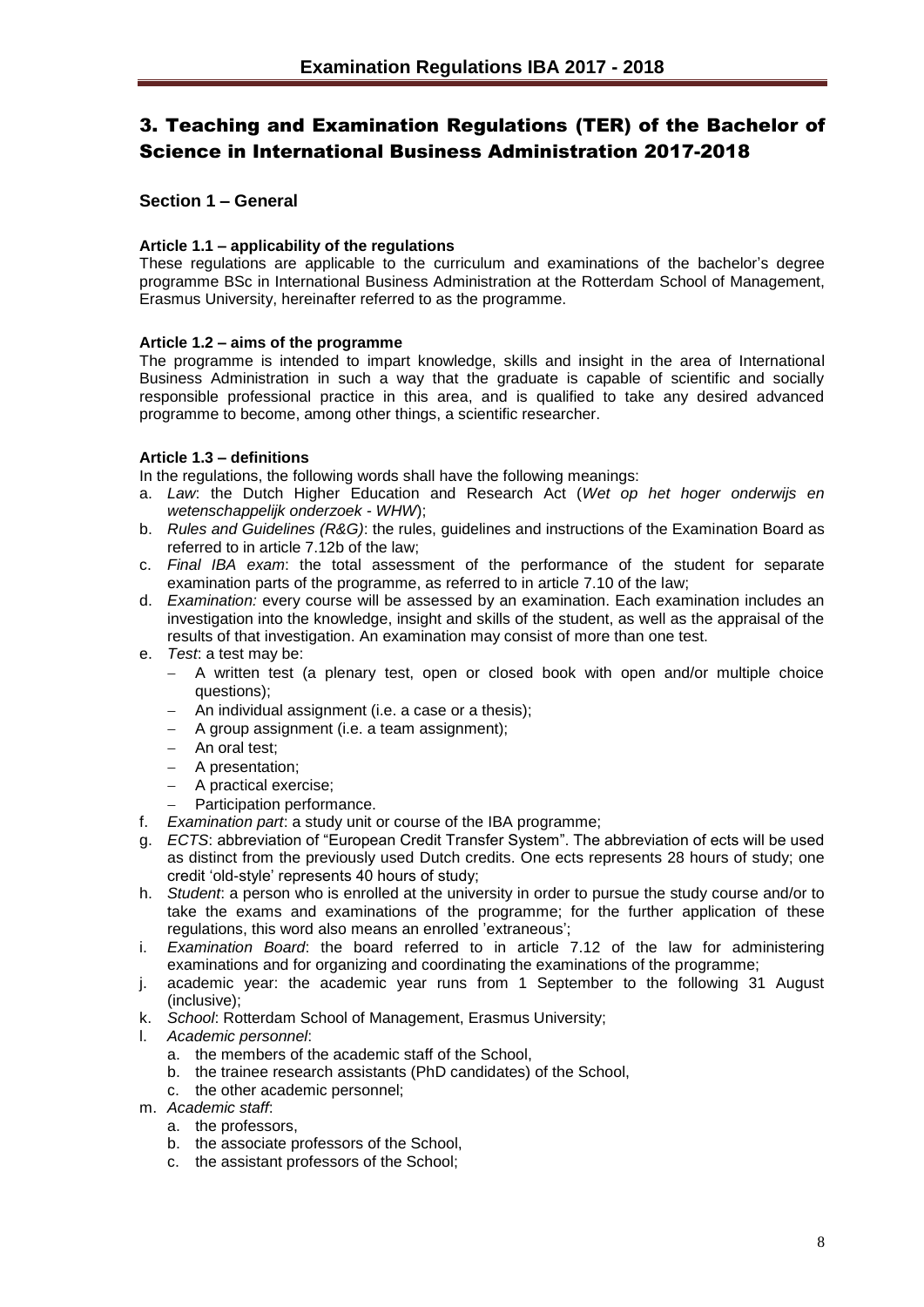n. *Academic Director*: the person who is responsible for the general management of the programme.

## <span id="page-8-0"></span>**Article 1.4 – degree**

- 1. Students who have successfully passed all the examination parts of the programme will obtain the degree of Bachelor of Science in International Business Administration (BScIBA).
- 2. The obtained degree will be written down on the Bachelor certificate.

## <span id="page-8-1"></span>**Article 1.5 – instructions in connection with the master's degree programme**

The final examination of the bachelor's degree programme BSc in International Business Administration provides access to the following master's degree programmes of the School<sup>1</sup>: 60644 Business Administration (BA), het Accounting & Financial Management programme (AFM);

60453 Business Information Management (BIM);

60409 Finance & Investments (FI) (specific admission requirement applicable);

60456 Global Business & Sustainability (GBS);

60645 Human Resource Management (HRM);

60458 Management of Innovation (MI);

60063 Marketing Management (MM);

60457 Organisational Change & Consulting (OCC);

60093 Supply Chain Management (SCM);

60455 Strategic Entrepreneurship (SE);

60066 Strategic Management (SM).

## <span id="page-8-2"></span>**Article 1.6a – teaching language**

The teaching for the programme is entirely in English. Derogations from this are not permitted.

## <span id="page-8-3"></span>**Article 1.6b – the language in which the exams and examinations are held**

The exams and examinations for the programme are held in English. Derogations from this are not permitted.

## <span id="page-8-4"></span>**Article 1.7 – participation educational activities**

Students are supposed to participate in every educational activity that the school offers regardless whether the activities are compulsory or not. This concerns not only lectures and study visits but also filling out course evaluations.

## <span id="page-8-5"></span>**Article 1.8 – Evaluation of education**

- 1. The programme director will be responsible for ensuring the evaluation of education.
- 2. The programme director will inform the faculty council and the programme committee of the method and frequency with which components of the curriculum are to be evaluated.
- 3. The programme director will inform the faculty council and the programme committee of the outcomes of the evaluation, the amendments made as a result of this and the effect of the actual amendments.

## <span id="page-8-6"></span>**Section 2 – Composition of the bachelor's degree programme**

## <span id="page-8-7"></span>**Article 2.1 – full-time / part-time**

Within the scope of the law, the programme is only offered full-time.

## <span id="page-8-8"></span>**Article 2.2 – study load of the programme**

- 1. The programme has a study load of 180 ects. In the event a student passed the Sandwich Year as referred to in article 2.3, paragraph 4, the study load of the degree programme will be 240 ects.
- 2. The study load is expressed in whole ects.

l <sup>1</sup> Disclaimer: These access rights can be adjusted every academic year. It is likely that the programmes are becoming more selective in the near future. Please check RSM master website for the latest admission and selection requirements.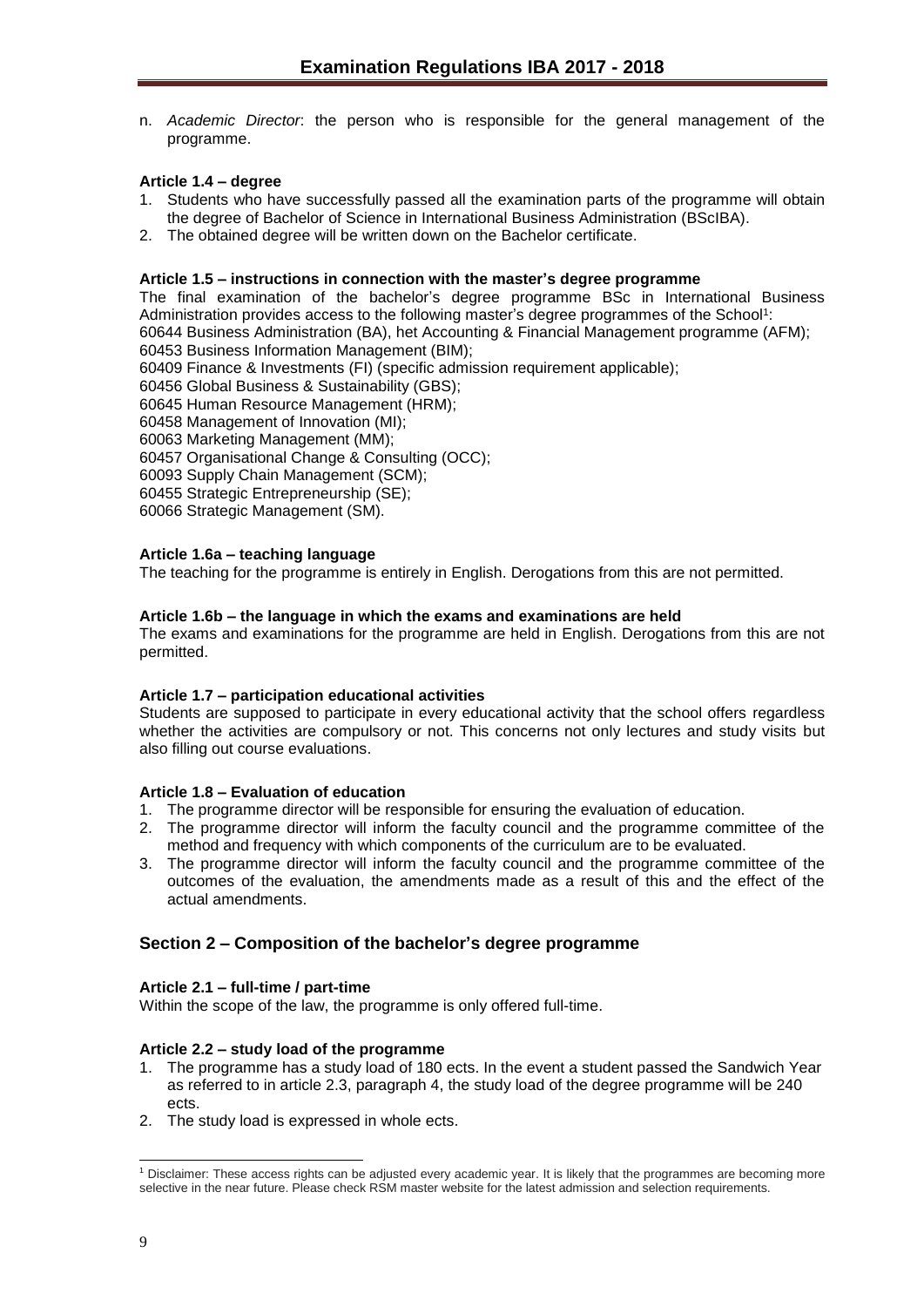## <span id="page-9-0"></span>**Article 2.3 – composition of the programme**

1. The examination parts of the programme are divided in three years, specified in B1, B2 and B3. Each course year has a study load of 60 ects. The courses per year are:

| <b>B1</b>                                      |                |
|------------------------------------------------|----------------|
| <b>Subjects</b>                                | <b>ECTS</b>    |
| <b>Introduction to Business</b>                | 5              |
| Methodology                                    | 3              |
| Organizational Behaviour                       | 6              |
| Quantitative Methods & Techniques: Mathematics | 4              |
| Skills 1: IT                                   | $\overline{2}$ |
| <b>Operations Management</b>                   | 5              |
| Microeconomics & Markets                       | 5              |
| <b>Strategic Business Plan</b>                 | 6              |
| Quantitative Methods & Techniques: Statistics  | 4              |
| Skills 2: Effective Business Communication     | 3              |
| Foundations of Finance & Accounting            | 6              |
| Macroeconomics & Institutional Context         | 5              |
| <b>International Business</b>                  | 4              |
| Skills 3: Academic Writing & Critical Thinking | $\overline{2}$ |
| <b>B2</b>                                      |                |
| <b>Subjects</b>                                | <b>ECTS</b>    |
| Organizational Theory & Dynamics               | 6              |
| <b>Quantitative Decision Making</b>            | 6              |
| Philosophy of Science                          | 3              |
| Leadership, Sustainability and Governance      | 5              |
| Management Accounting                          | 6              |
| <b>Applied Business Methods</b>                | 6              |
| <b>Strategic Management</b>                    | 6              |
|                                                |                |

Cross Cultural Management/ International Case 5 Marketing Management<br>
International Marketing Research<br>
3 International Marketing Research 3 Technology Management 4 **Corporate Finance** 5

## **B3**

| <b>Subjects</b>                        | <b>ECTS</b>    |
|----------------------------------------|----------------|
| Human Resource Management              | 5              |
| <b>Business Information Management</b> | 5              |
| Foundations of Business Law            | 4              |
| <b>Innovation Management</b>           | $\overline{4}$ |
| <b>Financial Accounting</b>            | 5              |
| Supply Chain Management                | 5              |
| Trimester 7:                           | 20             |
| a abaica fram following antiona        |                |

a choice from following options

- an international exchange (20 ects);
- or: internship (15 ects), in combination with either a Language elective, or an Elective approved by the Examination (5 ects);
- or: minor (15 ects), in combination with either a Language Elective, or an Elective approved by the Examination Board (5 ects);

or: 20 ects electives.

Research Training/Bachelor Thesis 12

2. The further descriptions of the examination parts referred to in paragraph 1 including obligatory practical examinations, as stated in the Sin-Online Course Guide and/or the Course Manual of the programme, constitute an integral part of these Teaching and Examination Regulations, without prejudice to the other provisions set out in these regulations.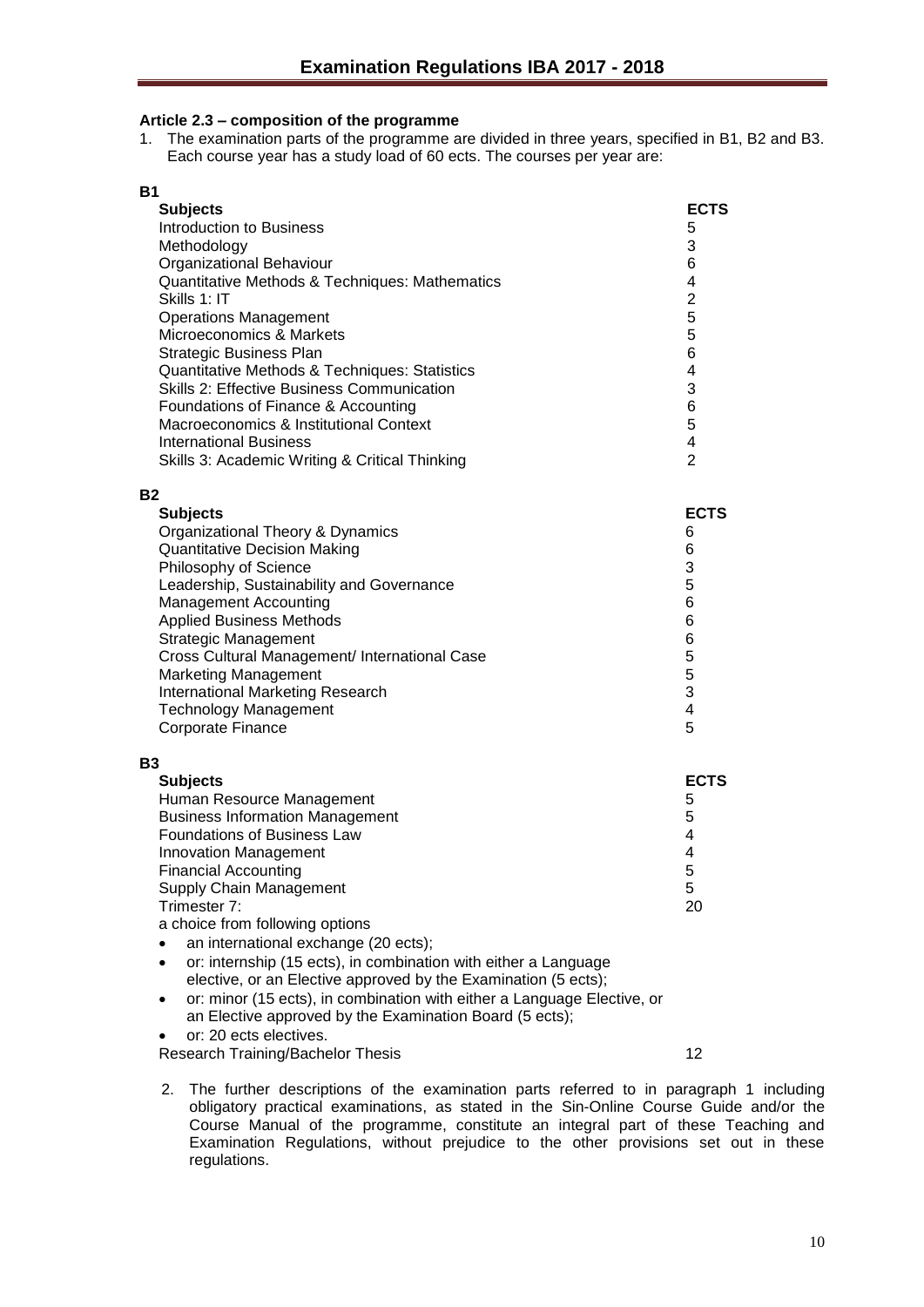- 3. The student chooses a minor as referred to in the first paragraph from the permitted minors of the EUR minor register.
- 4. The electives mentioned in paragraph 1 may be chosen from internal or external electives only after approval by the Examination Board. The Examination Board will grant their permission if they conclude that the content and level of the elective(s) is of similar university level and supervised and assessed by university examiners. In this context, the Examination Board may establish and publish a Trimester 7 Elective list with approved courses and projects and further approval procedures.
- 5. The courses of Trimester 7 should only have limited overlap at maximum of content with another course of the degree programme: for example it is not allowed to do a second internship as an elective.
- 6. The international exchange and the language elective will only be awarded with a pass or fail. Furthermore, the maximum ects that can be achieved with a language elective is 5 ects.
- 7. The total size of Trimester 7 should not exceed 20 ECTS unless the exceeding is caused by the size of one course. If a student chooses to do the International Exchange Programme then this examination part has precedence over any other examination part – such as the Interim Project, minor or internship – into the degree programme.
- 8. The annex to this Regulation specifies the various combinations possible within Trimester 7.
- 9. With effect from academic year 2018 2019, a student may choose to do a RSM Sandwich Year: an additional year to the degree programme between the B.2 and the B.3 year, worth at least 60 ects. The Sandwich Year consists of a free combination of a minor, an internship and/or an exchange. The regular entrance requirements as stated in article 3.4 are applicable. The student may choose additional electives to meet the requirement of 60 ects. The relevant criteria mentioned in paragraphs 3 sub b., c. and d. are applicable. Only passed courses may count to the Sandwich year.

In case a student will not finish the Sandwich Year, the extra passed courses will not count to the degree programme. However, the student may apply for a certificate for the passed courses at the Exam Administration Office.

## <span id="page-10-0"></span>**Article 2.4 – exemption from obligatory practical examinations**

In exceptional cases, the Examination Board can grant exemption from the obligation to take part in a practical examination. In that case, the Examination Board can decide that the practical examination should be carried out in another way, to be determined by the Examination Board.

## **Article 2.5 – RSM Honours Programme**

Next to the degree programme, the RSM offers an extra-curricular honours programme for outstanding second-year students. The admission to the honours programme is selective. The selection procedure is transparent and published on the [RSM's current-students-website.](http://www.rsm.nl/bachelor/current-students/current-bachelor-iba-students/bachelor-2/rsm-honours-programme/) Completion of the programme will be awarded with 15 extra-curricular ects. These credits will be listed on a separate certificate.

## <span id="page-10-1"></span>**Section 3 – Taking Examinations**

## <span id="page-10-2"></span>**Article 3.1 – time periods and frequency of examinations; examination schedule; reexaminations and extra opportunities to take examinations**

- 1. The opportunity to take written examinations (except for practicals and bonus tests) belonging to the examination parts referred to in article 2.3 is given twice per academic year: the common examination during or at the end of the course and one common re-examination at the end of the academic year. However, students may take part in no more than 4 re-examinations of B1 each academic year.
- 2. In derogation from the provisions set out in paragraph 1, the opportunity to take a written examination belonging to an examination part for which the instruction is the last to be taught in a specific academic year, is given twice more in the subsequent academic year. In case the examination concerned is a bachelor elective, the regulations of the programme that offers the bachelor elective are applicable.
- 3. Examinations that are taken in a way other than written can be taken at least once per year.
- 4. The student has a free choice in the number of times that he/she wishes to take a written examination. The result is the last grade obtained. If the material to be studied for an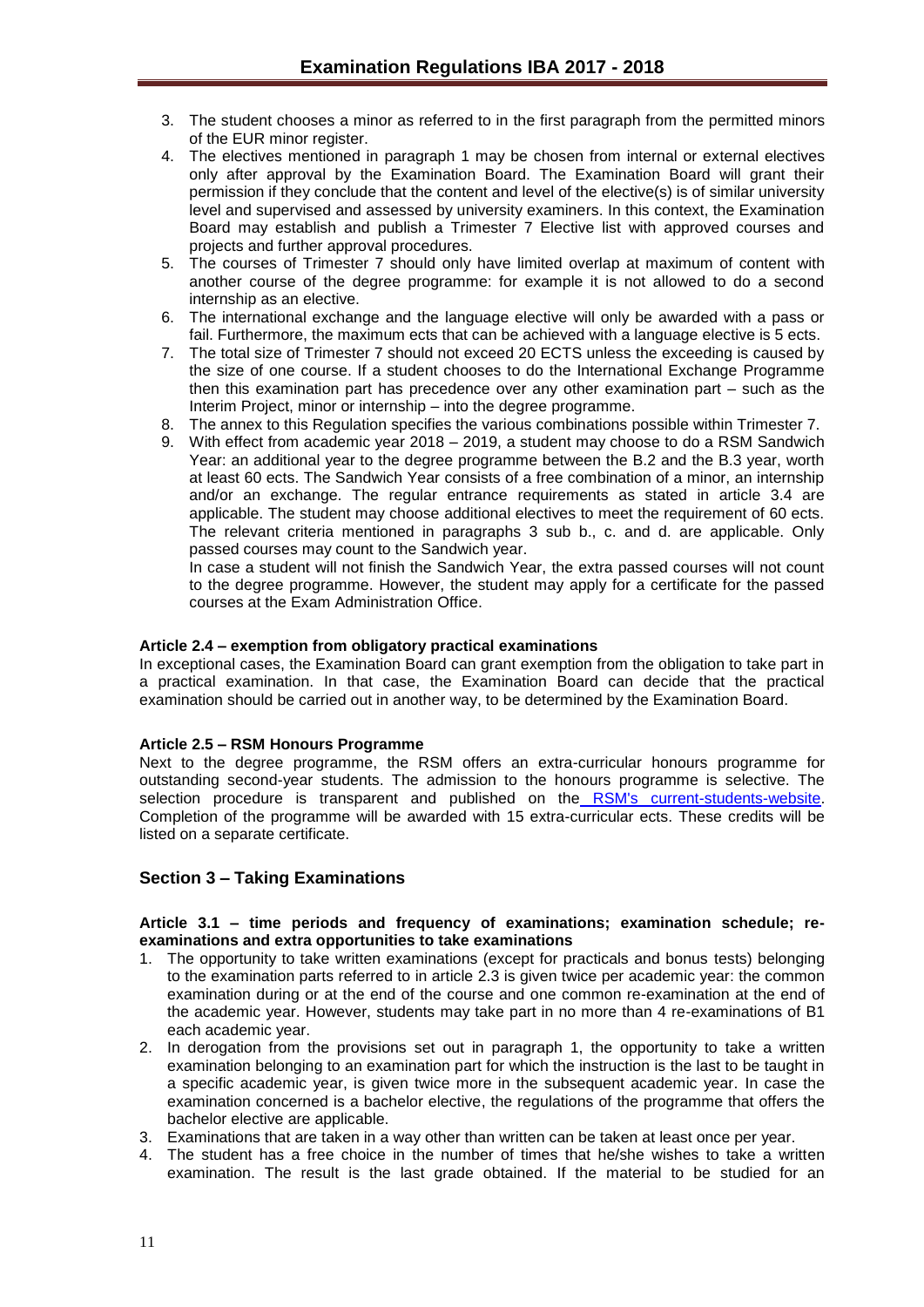examination has changed, the new material must be studied. For the examinations of course year B1 applies that once the BSA norm as specified in article 9.1 – whether or not by means of compensation – is met, these examinations may not be retaken.

- 5. Without prejudice to applicable regulations regarding a period free of examinations, and with due observance of the other provisions set out in these regulations, and of the R&G established by the Examination Board, the Academic Director establishes an examination schedule before the start of the academic year. In the event of urgent exceptional circumstances, the Academic Director can change the examination schedule during the academic year, provided that the change is announced in good time, and no later than the start of the registration period of the examination period concerned, via Erasmus Magazine, the Current Student Pages and/or Sinonline.
- 6. In exceptional cases the Examination Board can, at the request of the student, decide that an extra opportunity to take an examination will be offered, in derogation from the examination schedule.
- 7. If no indication is given in these regulations concerning how many times per academic year an examination can be taken, because that examination relates to an examination part that is not taught in the programme, the provisions on this matter in the relevant Teaching and Examination Regulations are applicable, unless the Examination Board has made a decision in derogation from these, on the understanding that it must be possible to take the examination at least once per academic year.

## <span id="page-11-0"></span>**Article 3.2 – form of the examinations**

- 1. The examinations of the programme are taken according to the test types described in Article 1.3 sub e. Furthermore, attendance requirements may be set as a prerequisite for assessment, provided that this is well substantiated by the examiner and published in the course manual. The Examination Board may allow deviations from this rule.
- 2. If the Examination Board decides that the form as referred to in the foregoing paragraphs shall be different, it will announce this to the students no later than two months before the examination is to be held.
- 3. The elaborations in the form of the examinations as referred to in paragraphs 1 and 2, stated in the most recent version of the Undergraduate Catalogue for the programme, constitute an integral part of these Teaching and Examination Regulations, without prejudice to the other provisions set out in these regulations.
- 4. In exceptional cases the Examination Board may, at the request of the student, decide to permit derogations from the provisions set out in paragraphs 1 and 2.
- 5. Physically impaired students or students disabled through the senses are offered the opportunity to take the examinations in a manner adapted as far as possible to their individual handicap. The Examination Board will, if necessary, obtain expert advice before making a decision.

## <span id="page-11-1"></span>**Article 3.3 – oral examinations**

- 1. No more than one person will be given an oral examination at a time, unless the Examination Board has decided otherwise.
- 2. An oral examination is taken in public, unless in an exceptional case the Examination Board or the examiner concerned has decided otherwise, or the student has objected to this.
- 3. An oral test assessed by one examiner only, will be audio recorded. The Examination Board will archive the audio file for two years after the assessment.

## <span id="page-11-2"></span>**Article 3.4 – sequence of examinations**

- 1. Students may do a minor as referred to in article 2.3 paragraph 1 if they have obtained at least 60 ects of the programme.
- 2. Students may officially register for the internship as referred to in article 2.3 paragraph 1 if they have successfully passed B1.
- 3. The examinations relating to the examination parts of B2 and B3 may not be taken before the first-year phase (B1) of the programme has been passed, unless and insofar the Examination Board has granted permission to proceed the programme based on article 9.3 and 9.4 TER.
- 4. Students may start their Research Training/ Bachelor Thesis and electives if they have passed all components of B1.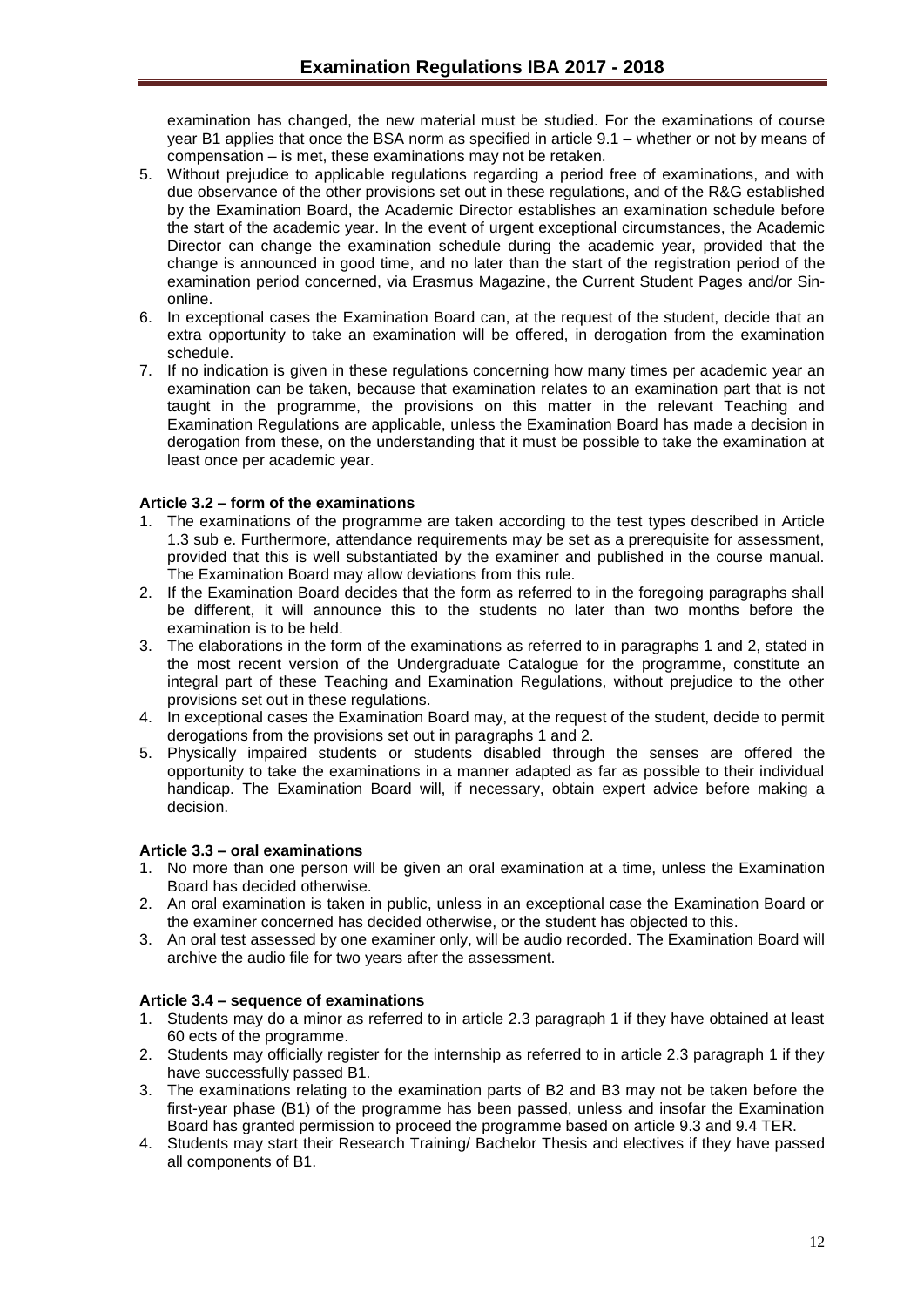## <span id="page-12-0"></span>**Section 4 – Result of Examinations**

## <span id="page-12-1"></span>**Article 4.1 – determining, announcing and recording results of examinations; marking period**

- 1. After an oral examination has been taken, the examiner determines the result immediately, and gives the student a written explanation of this.
- 2. The examiner determines the result of a written examination as soon as possible, and no later than four weeks after the day on which it was taken. And no later than three weeks in case of first year examinations due to the binding study advice. In the event of *force majeure*, the Examination Board can permit derogation from this period.
- 3. The Exam Administration RSM checks compliance with the marking period, and in the event that it is likely to be exceeded, reports this in good time to the chairman of the Examination Board.
- 4. With regard to an examination that is to be taken in a manner other than oral or written, the Examination Board decides in advance in what way and within what period the student will be given a written explanation of the result.
- 5. The examiner immediately reports the result to the Department for Exam Administration RSM, which then informs the student of this in writing.
- 6. The Exam Administration RSM is responsible for recording the results of exams and examination parts. This Office also records what certificates have been presented to a student. No information about recorded data, with the exception of data about the certificates awarded, is given to anyone other than the student, the Examination Board, the directors of the programme, the Executive Board, the student advisor, the student counsellor and the Examinations Appeals Board (*CBE*). With the permission of the student, there may be derogation from the provisions set out in the last sentence.
- 7. The involvement of the Exam Administration RSM as referred to in the previous paragraphs is without prejudice to the provisions in this matter determined by the Executive Board.
- 8. The written explanation concerning the result of an examination contains information about the way in which the student can lodge an appeal with the Examinations Appeals Board (*CBE*).

## <span id="page-12-2"></span>**Article 4.2 – period of validity of examination components and granted exemptions**

- 1. Unless otherwise mentioned, the term of validity for passed courses including approved courses of another degree programme – and granted exemptions is in principle unlimited.
- 2. In derogation from the preceding paragraph and as long as the final IBA exam has not been passed yet, the Examination Board, in consultation with the Academic Director, may declare the term of validity of a course passed more than six years ago, expired if – in its judgement – the knowledge, insights or skills taught during the course have become obsolete. In that case, the Examination Board can impose an additional or alternative course or examination, before the student may pass the final IBA exam.
- 3. If the examination of a course is composed of more than one test, the term of validity of each test shall be limited to the academic year in which the tests are taken, unless the examiner explicitly determined otherwise in the course manual.

## <span id="page-12-3"></span>**Article 4.3 – Feedback and Perusal**

- 1. As soon as possible but no later than four weeks after the written test, the examiner will give generic feedback. The examiner will provide information about the content of the written test and the correct answers/answer models in an explanatory session or via another approved medium. This offers students the opportunity to review the questions and assignments of the exam concerned, along with the answer models and criteria for assessment. The examiner sets the date, time and procedure of the feedback. The feedback must be realistically managed and the use of appropriate media (such as BlackBoard) is allowed.
- 2. As soon as possible or at the same feedback session but no later than four weeks after the feedback, students will have the opportunity to peruse their own assessed exam. The examiner may determine that the perusal is only for students who registered for it and/or who have attended the feedback meeting. The examiner sets the date, time, location and procedure of the perusal. In case of a 100% mc-test and the answer key and mc-answer forms are available, the examiner is exempted from organizing the perusal.
- 3. In the event that a student can demonstrate that he/she was prevented from being present at the assigned location and time for the feedback or the perusal due to force majeure, at the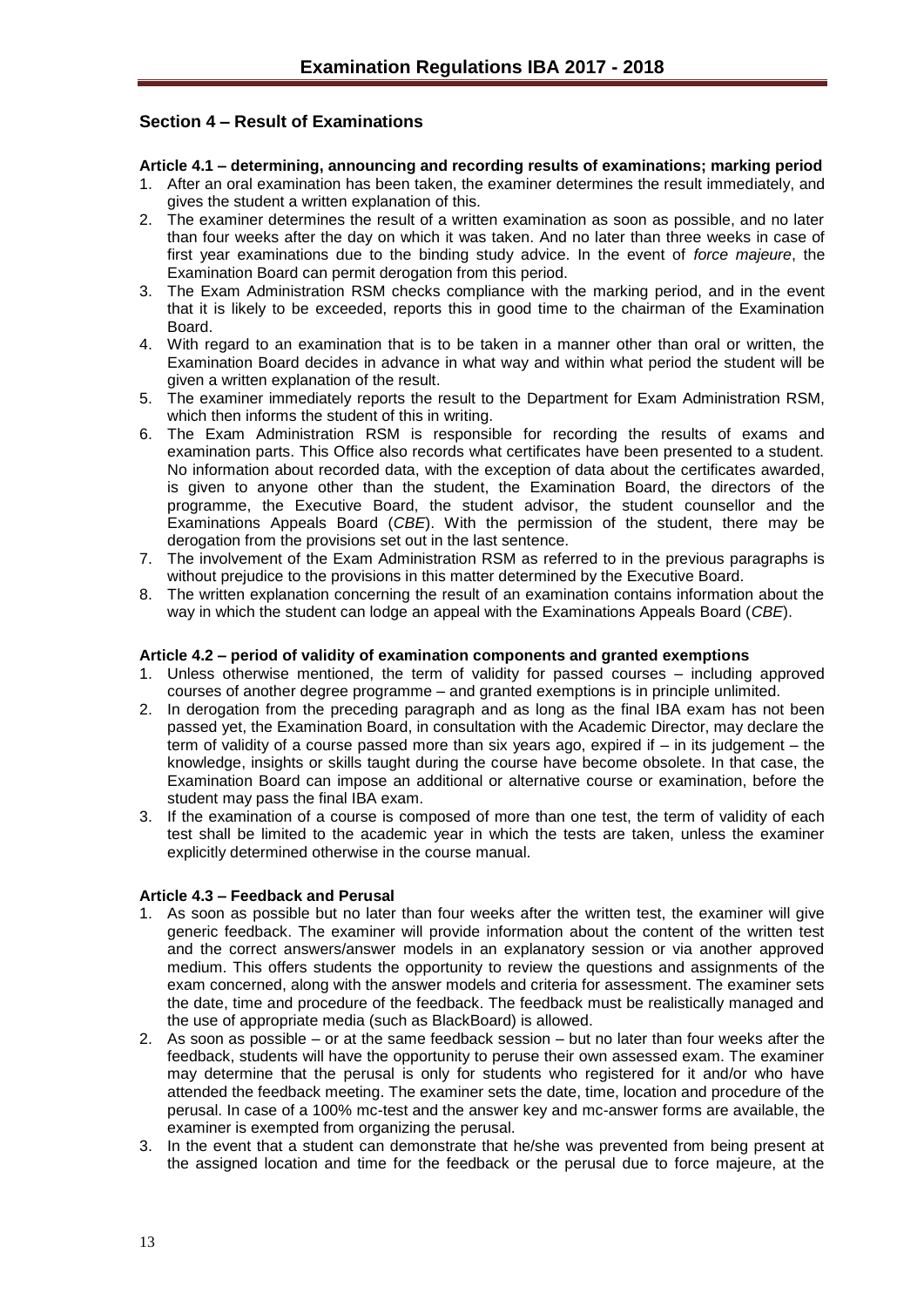request of the student an alternative opportunity will be offered, if possible within the term mentioned in paragraph 2.

## <span id="page-13-0"></span>**Article 4.4 - Archiving period of written examinations**

- 1. The assignments, answers and the assessment of the written examinations will be archived (in paper or electronic form) for two years after the assessment.
- 2. The Research Training/Bachelor Thesis and the assessment thereof will be archived (in paper or electronic form) for seven years after the assessment.

## <span id="page-13-1"></span>**Section 5 – Exemption**

## <span id="page-13-2"></span>**Article 5.1 – exemption from examinations**

- 1. The Examination Board can, at the request of the student, grant exemption from an examination part referred to in article 2.3, paragraph 1 – with the exception of the Research Training/ Bachelor thesis $2 -$  on the grounds of:
	- having passed one or more examination(s) belonging to one or more examination part(s) of another university programme in the Netherlands, provided that this/these is/are, in the opinion of the Examination Board, equivalent or comparable in terms of content, study load and level; or
	- having passed one or more examination(s) belonging to one or more examination part(s) of a higher professional programme in the Netherlands, provided that this/these is/are, in the opinion of the Examination Board, equivalent or comparable in terms of content, study load and level; or
	- having passed one or more examination(s) belonging to one or more examination part(s) of a higher education programme outside the Netherlands, provided that this/these is/are, in the opinion of the Examination Board, equivalent or comparable in terms of content, study load and level; or
	- proof of relevant knowledge and experience gained outside the education in the aforesaid categories, provided that this is equivalent or similar in terms of nature, content and level to the examination part of the programme for which exemption is requested; or a combination of the aforesaid categories.

The Examination Board may ask the examiner(s) concerned for advice before making a decision.

2. Up to a maximum of 60 ects of the programme will be exempted.

## <span id="page-13-3"></span>**Section 6 – Result of the Exam**

l

## <span id="page-13-4"></span>**Article 6.1 – the result of the exam and active degree granting**

- 1. After all the examination parts of the bachelor's exam have been taken, the exam has been passed, unless the Examination Board decided that the exam also includes its own investigation into the knowledge, understanding and skills of the student.
- 2. Students who have passed the exam will be issued the degree Bachelor of Science. (BSc).
- 3. The head of the Department for Exam Administration RSM establishes rules and regulations for the application for the final exam. These rules and regulations require the approval of the Examination Board and must be timely and adequately disclosed.

## <span id="page-13-5"></span>**Section 7 – Previous Education and Selective Admission Procedure**

#### <span id="page-13-6"></span>**Article 7.1 – alternative requirements for deficiencies in previous education; requirements for English language**

1. Deficiencies in the previous education with regard to the subject Mathematics are eliminated by passing the Mathematics deficiency test to be taken for this purpose. This test is at the same level as the VWO exams Mathematics A or B (VWO new system), Mathematics A1,2 or B1

 $2$  Bachelor´s theses written and assessed at a foreign university on the basis of a double degree agreement with RSM, are exempted from this rule.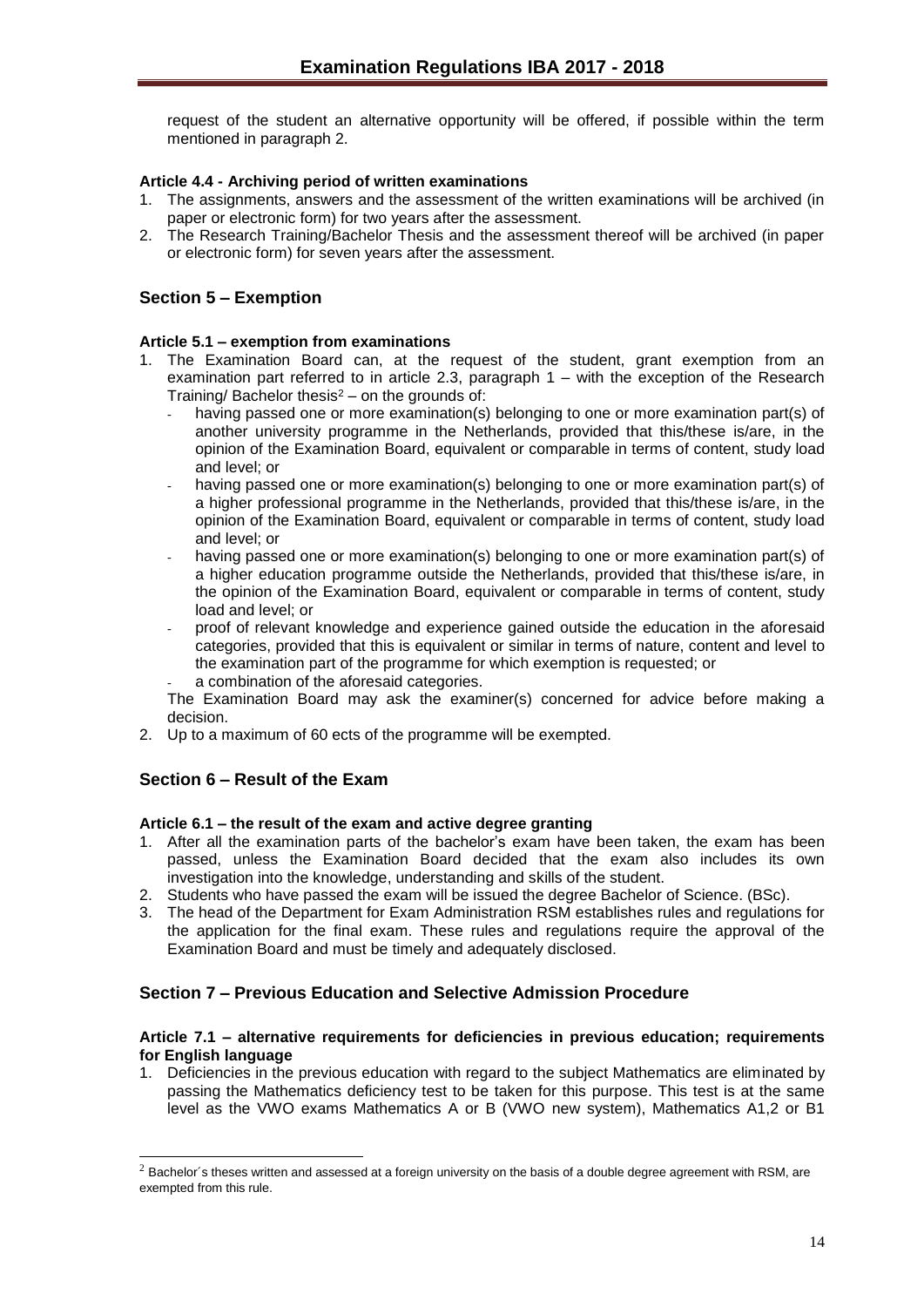(VWO old system) or the International Baccalaureate: Mathematics, standard level. The precise subjects are announced at least one month in advance.

2. The requirement concerning mastery of the English language is fulfilled if the candidate has either passed the final examination in English at VWO level, or can submit TOEFL 80 with no sub scores below 20 or IELTS 6.0 with no sub scores below 6.0, or a similar result on a test that can be equated with these, or passes the English deficiency test organized by the institution; however, no further requirements concerning mastery of the English language are imposed for candidates who come from English-speaking countries or who have taken English-language secondary education in the Netherlands or abroad.

## <span id="page-14-0"></span>**Article 7.2 – equivalent previous education**

- 1. To those who have diplomas of secondary or pre-university education, whether or not awarded in the Netherlands, which are deemed in ministerial regulations to be at least equivalent to the Dutch diploma of pre-university education, article 7.1 is applicable *mutatis mutandis*.
- 2. Those who have other diplomas of secondary or pre-university education awarded outside the Netherlands, which in the country of origin give access to university education, can be granted exemption by the Executive Board from the requirements of previous education referred to in article 7.24, paragraph 1 of the law, provided that they fulfil the requirements stated in article 7.4 of these regulations.

## <span id="page-14-1"></span>**Article 7.3 – colloquium doctum**

- 1. For the entrance examination as referred to in article 7.29 of the law, hereinafter referred to as the *colloquium doctum*, the following requirements are set:
- **English:**
	- TOEFL 80 with no sub scores below 20 or IELTS 6.0 with no sub scores below 6.0;
- **Mathematics:**
	- Knowledge of mathematics, as required for the subject Mathematics A or B, A1,2 or B1 final examination of VWO with a grade of 7.0 (out of 10) or higher,
	- or the International Baccalaureate: Mathematics, a grade of 5 or higher for Mathematics Standard Level or a grade of 4 or higher for Mathematics Higher Level;
- 2. The selective admission procedure mentioned in Article 7.5 is in place.
- 3. The term of validity for the test results passed is two years

## <span id="page-14-2"></span>**Article 7.4 – entrance requirements for those with a non-Dutch diploma that is not deemed in the ministerial regulations to be equivalent to the Dutch VWO diploma**

Those with diplomas as referred to in article 7.2, paragraph 2 may be admitted to the programme by the Executive Board after they have fulfilled the requirements stated in article 7.3 that are applied within the scope of the *colloquium doctum* with regard to the subjects English and Mathematics.

## **Article 7.5– Numerus Fixus and decentralized selection**

- 1. With reference to article 7.53 of the law, a Numerus Fixus with a decentralized selection procedure is in place for the Bachelor programme in International Business Administration. For 2017-2018 the maximum intake will be 575 students.
- 2. Next to the regular, formal requirements as included in articles 7.1 and 7.2 of the Teaching and Examination Rules of the programme, selection of applicants will take place on following three criteria:
	- the grade point average based on the school report of the penultimate year of secondary education;
	- the relevance and quality of a Curriculum Vitae;
	- the relevance and quality of the answers on five essay questions with regard to motivation for the programme.
- 3. Based on these three criteria, scores will be awarded. The total score will be decisive for the place on the ranking of the applicant. Applicants receiving a place on the ranking between 1 – 575 will be guaranteed a place in the programme, provided they also meet the remaining formal requirements with regard to the final diploma, the level of English and the level of Mathematics. If a student drops out from the ranking his/her place will be given to the next applicant on the ranking list. No places will be made available after August 11 each year.
- 4. Applicants with a grade below 7.0 (Dutch grading scale, or international equivalent) for Mathematics will be put in the lowest tier of the ranking.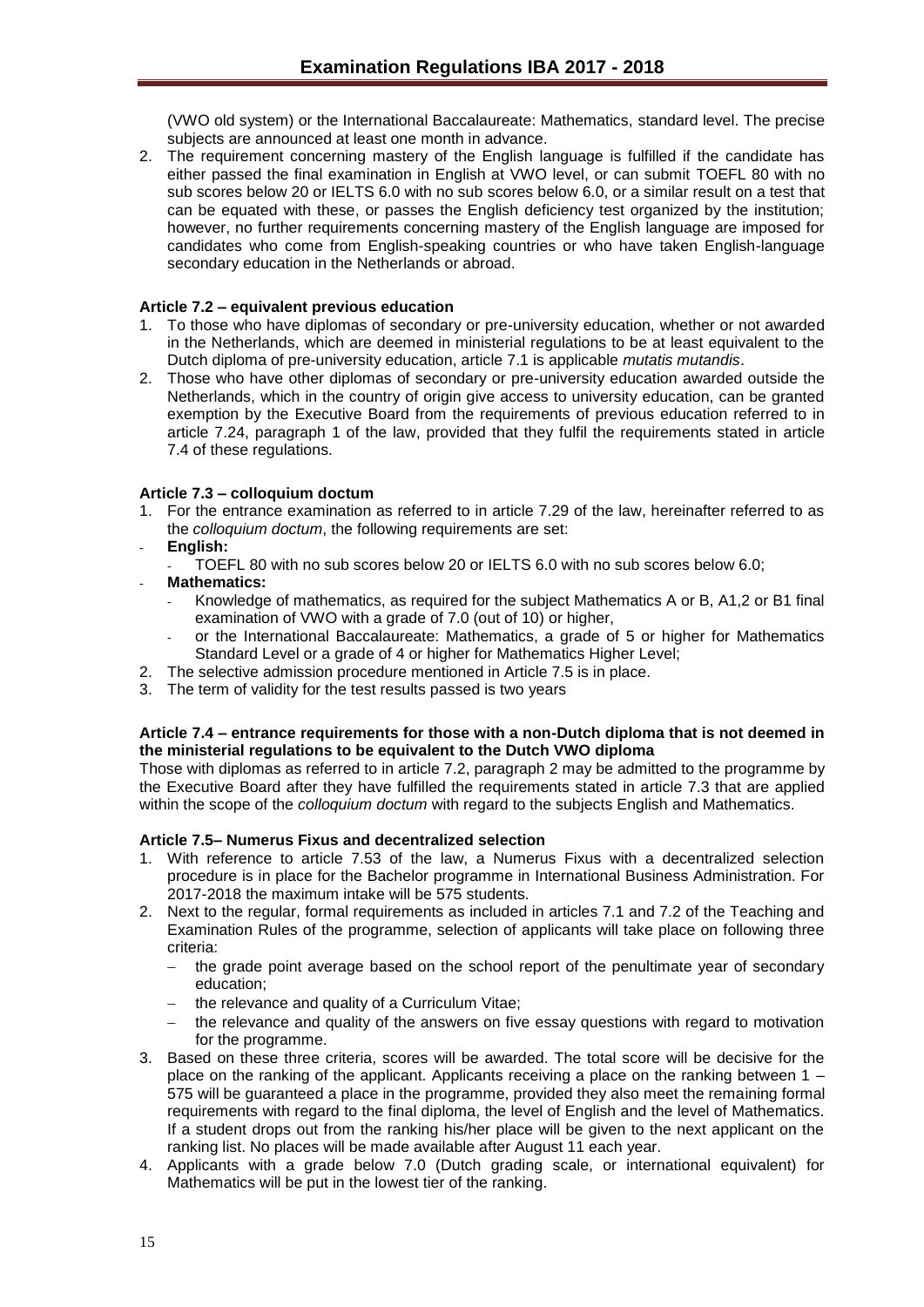5. The grade point average will be scored from 1 to 5 for applicants with a grade point average of at least 7.0 on the Dutch grading scale, or the international equivalent of this grade and will be scored 0 for applicants with a grade point average below. The grade point average will count for 50% in the final score.

A full overview of equivalent diplomas and grades is provided on [the IBA website on Application](http://www.rsm.nl/bachelor/international-business-administration/admission-application/selection-criteria-per-diploma/)  [& Admission.](http://www.rsm.nl/bachelor/international-business-administration/admission-application/selection-criteria-per-diploma/)

- 6. The required level of English is either TOEFL 80 with no sub scores below 20 or IELTS 6.0 with no sub scores below 6.0.
- 7. Relevance and quality of the CV will assessed on criteria as indicated below:
	- international background: nationality, place of birth, place of residence
	- international education
	- international experience
	- international extra-curricular activities

The applicants should provide the programme with evidence of activities undertaken. The relevance and quality of the CV will be scored 1 to 5.

The CV will count for 25% in the final score.

8. The essay questions are:

## **Question 1:**

*Please describe a situation in which you worked with people from different backgrounds and what you learned from that experience.*

## **Question 2:**

*Briefly describe a time in which you had to step out of your comfort zone and what you learned from that experience.*

**Question 3:** 

*How do you plan to integrate with students from other countries and cultures?*

**Question 4:**

*What proves your sincere interest in an international programme like IBA?*

Relevance and quality of the answers to the question will be scored 1 to 5.

The answers on the essay questions will count for 25% in the final score.

- 9. Students should apply for the programme at Studielink before January 15 and at RSM before February 15 each year, provided they have applied with Studielink before January 15.
- 10. The selection of applicants will be conducted by the Selection Committee IBA, consisting of staff of RSM's Recruitment & Admissions Office and the Executive Director IBA.

The Committee will assess applicants first on their CV and their answers on the essay questions and will then assess applicants on their grades.

Decisions of the Selection Committee are open to appeal at the Examinations Appeals Board of Erasmus University within 6 weeks after the decision has been sent to the applicant.

## <span id="page-15-0"></span>**Section 8 – Study Counselling**

## <span id="page-15-1"></span>**Article 8.1 – study counselling and advice**

- 1. The Department for Exam Administration RSM is responsible, without prejudice to the respective provisions of the Executive Board, for recording the study results in such a way that each student can be given an overview at least once per quarter of the results that he/she has obtained in relation to the study and exam programme of the programme.
- 2. The Dean is responsible for the study counselling of students who are enroled for the programme, partly in order to assist their orientation towards possible study paths within and outside the programme.

## <span id="page-15-2"></span>**Section 9 – The Binding Study Advice**

## <span id="page-15-3"></span>**Article 9.1 – Binding Study Advice (BSA)**

- 1. On the grounds of article 7.8b, paragraph 3 of the law, on behalf of the Dean, the Examination Board issues a binding study advice at the end of the study year, as long as the student has not yet passed or has been exempted from the first-year phase (B1) of the programme.
- 2. Unless otherwise mentioned in these TER, at the end of the first year of enrolment all examination parts of the degree programme of the first year (B1) must have been passed. In this regard exempted or compensated parts are considered to be passed.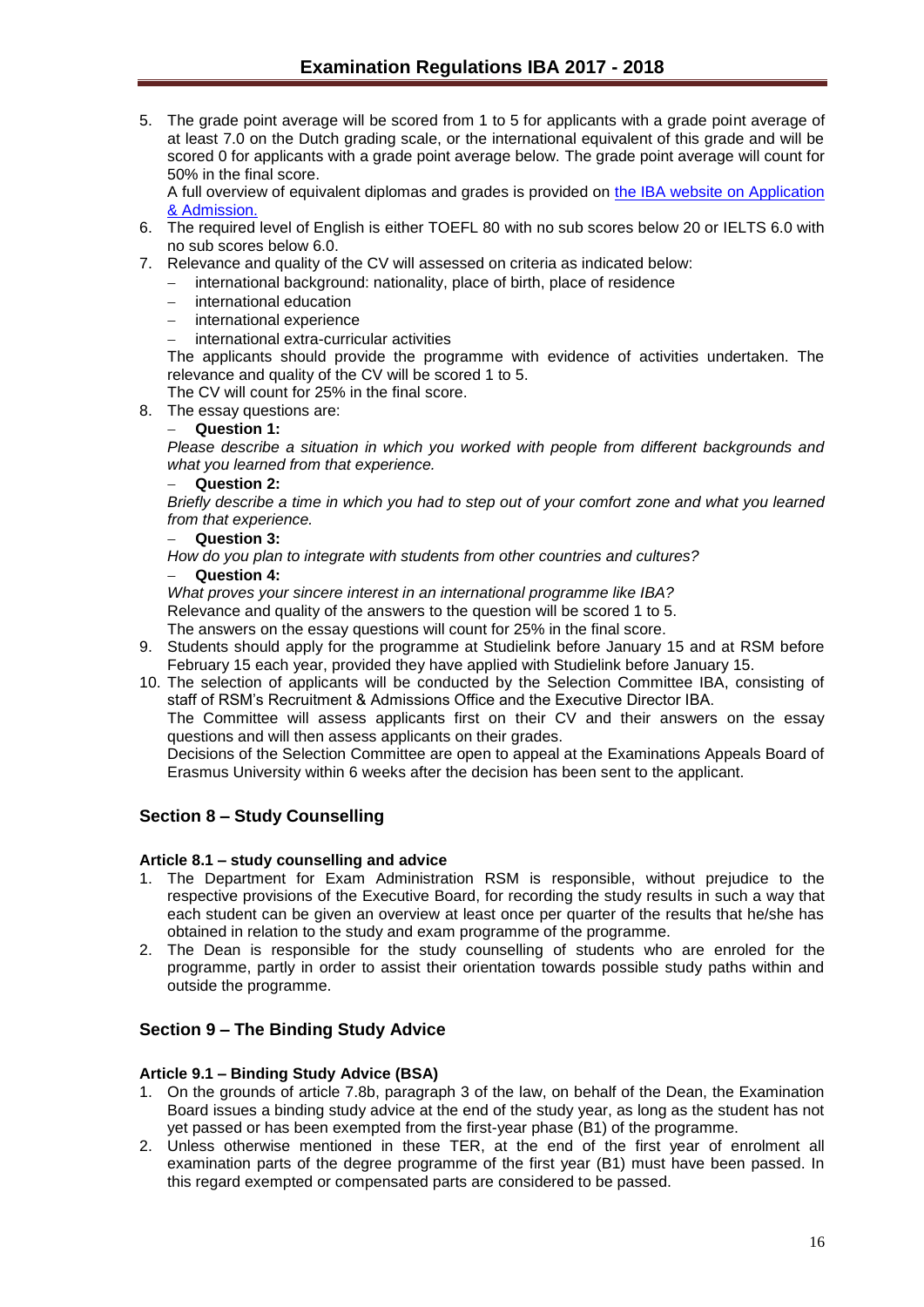- 3. When a student fails to comply with the binding study advice norm as referred to in paragraph 2 of this article, he/she will receive a negative binding study advice which means he/she is prohibited to further studies. This rejection is given only if the student, with due consideration of his/her personal circumstances, is not regarded as suitable for the programme. This prohibition is valid for a period of three academic years.
- 4. The binding study advice shall be issued after the last re-examination of the examination parts of the first-year phase (B1) at the end of the academic year, before the start of the new academic year. In case of personal circumstances, the Examination Board may postpone the binding study advice until the end of the second year of enrolment, before the start of the new academic year.
- 5. Once the binding study advice has been issued, students may no longer retake any B1 courses.

## <span id="page-16-0"></span>**Article 9.2 – Student counselling and monitoring of students' progress**

- 1. During the first year of enrolment, the Examination Board issues on at least two occasions (after the first and after the second term) a provisional binding study advice regarding continuation of studies to those students who, on the grounds of the obtained number of ects, are not expected to fulfil the norm stated in article 9.1, paragraph 2 of these regulations.
- 2. The further regulation of student counselling and monitoring of students' progress during the first-year phase (B1) is described in the Undergraduate Catalogue for the programme.

## <span id="page-16-1"></span>**Article 9.3 – Exception to the BSA-norm in case of personal circumstances**

1. On behalf of the Dean, the Examination Board can adjust the norm as referred to in article 9.1, paragraph 2, on the base of an individual study plan, provided that the student must pass all examination parts of the degree programme of the first year (B1) at the end of the second year of enrolment.

The Examination Board shall decide as soon as possible, but in any case, within four weeks after submission of the individual study plan, taking into account the circumstances, the study delay and the possibility of the student to continue the programme. In case the development of the personal circumstances gives cause to, the Examination Board can adjust the individual study plan and the norm on motivated request of the student and after consultation with the student adviser.

The adjusted norm will be expressed in whole ects credits or number of courses, specifying the period within which the adjusted norm must be met.

- 2. The personal circumstances that are taken into consideration when the recommendation regarding the continuation of studies is issued are:
	- disease, sickness, handicap, disability or pregnancy of the student concerned;
	- special family circumstances:
	- membership of the University Board, the Faculty (School) Board or the Programme Committee;
	- other circumstances as referred to in article 2.1 of the Implementation Decree of the Higher Education and Research Act (*WHW*).
- 3. A student who, as a result of personal circumstances, can reasonably be expected to incur prolongation of the programme must report this in good time to the student adviser. The purpose of this report is to restrict the prolongation of the programme as a result of the circumstances and, if necessary in the opinion of the student adviser, to formulate an individual study plan. The report is made in good time if it is made within four weeks of the commencement of the circumstances. If the circumstances are such that the student or the manager of his/her affairs does not have the opportunity to report this within four weeks, the reporting in good time or otherwise will be assessed in the light of those circumstances.

If the individual study plan also implies that the first year (B1) cannot be completed within the first year of enrolment, then the individual study plan needs to be submitted to the Examination Board for approval no later than two weeks before the end of the first academic year.

#### <span id="page-16-2"></span>**Article 9.4 –Derogation from the BSA-norm in case of hardship**

1. In case article 9.3 is not applicable but application of the norm as referred to in article 9.1, paragraph 2, would be onerous because it cannot be sustained that the student must be regarded as unsuitable for the programme, the Examination Board can derogate from the norm on behalf of the Dean. For the purpose of this hardship exemption, the Examination Board will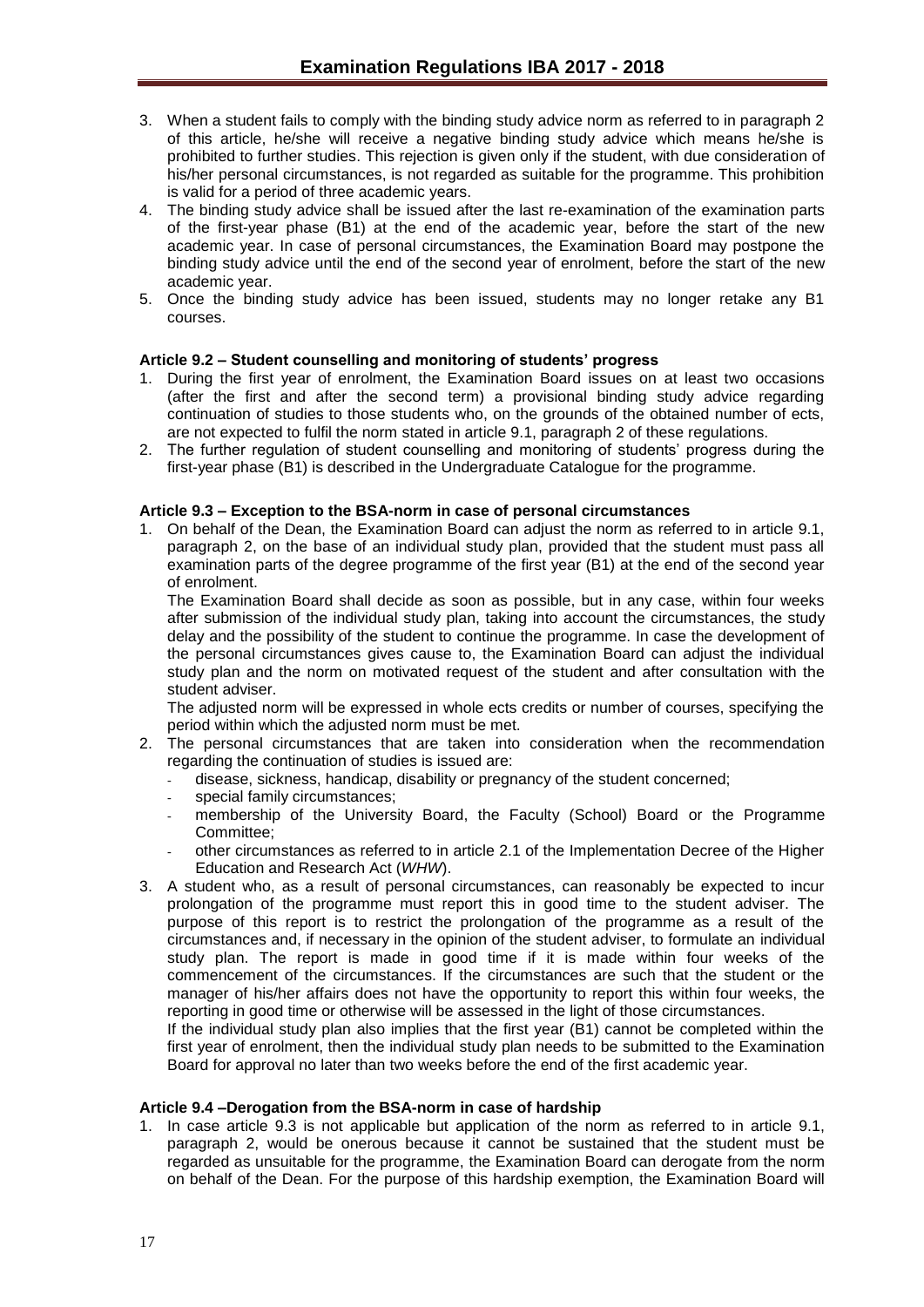take all students (freshmen only) with one non-compensable insufficient grade or two fails into consideration at the end of the academic year, but no later than the start of the new academic year. Decisive factors for application of the hardship exemption are the average grade and the overall picture of the study performance of the student

- 2. If application of the rules of this Section result in any other way in unreasonable or unfair situations with respect to the student or a group of students, the student or group of students concerned may submit a written and reasoned and substantiated request for derogation from the said rules to the Examination Board. On behalf of the Dean and after consultation with the student adviser, the Examination Board can derogate from these rules in favour of the student or group of students.
- 3. Students who may continue their study on the basis of hardship will receive a definitive binding study advice at the end of the first year of enrolment, before the start of the new academic year. However, they still must complete B1 before they may pass the final exam (with the application of the compensation rule). In derogation of Article 9.1, paragraph 5, after having received the binding study advice they may retake the failed B1 courses until B1 has been completed.

## <span id="page-17-0"></span>**Article 9.5 – Content and form of the binding study advice**

The binding study advice is issued by e-mail (student account address) and contains:

- a. the norm that applies for the student concerned, expressed in the number of ects and/or courses of the first-year phase (B1) to be obtained;
- b. the number of credits and/or courses of the first-year phase (B1) obtained;
- c. if the norm has not been met, the personal circumstances that have been taken into consideration;
- d. whether a rejection has been asserted (i.e. negative binding study advice), as referred to in article 7.8b, paragraph 3 of the law;
- e. in case of a negative binding study advice:
	- the information that the student may not enrol as a student or external student for the programme for the next three academic years,
	- advice about continuation of studies within or outside the Erasmus University Rotterdam;
- f. the possibility to lodge an appeal to the Examination Appeals Board (*CBE*) and the period within which the appeal must be lodged.

## <span id="page-17-1"></span>**Section 10 – Final and Implementation Provisions**

#### <span id="page-17-2"></span>**Article 10.1 - amendments changes**

- 1. Amendments to these regulations will be adopted by the dean RSM through a separate decree.
- 2. No amendments will be made that are applicable to the current academic year, unless the interests of the students are, in reason, not thereby prejudiced.
- 3. Moreover, amendments must not influence, to the detriment of the students any other decision, which has been taken with respect to a student by the Examination Board by virtue of these regulations.

#### <span id="page-17-3"></span>**Article 10.2 - hardship clause**

In very exceptional individual circumstances, in which application of one or more of the provisions set out in these regulations leads to evidently unreasonable and/or unfair situations with regard to a student, a student can submit a request in writing, and with reasons, for derogation from the said provision(s) to the Examination Board. The Examination Board may, after consulting the relevant examiner(s) and the student advisor or student counsellor, derogate from the said provision(s) in favour of the student. A decision to reject the student's request will not be made by the Examination Board until the applicant has been given the opportunity to present his or her case, if this is requested.

#### <span id="page-17-4"></span>**Article 10.3 – announcement**

The dean RSM is responsible for an appropriate announcement of these regulations and of amendments to these documents.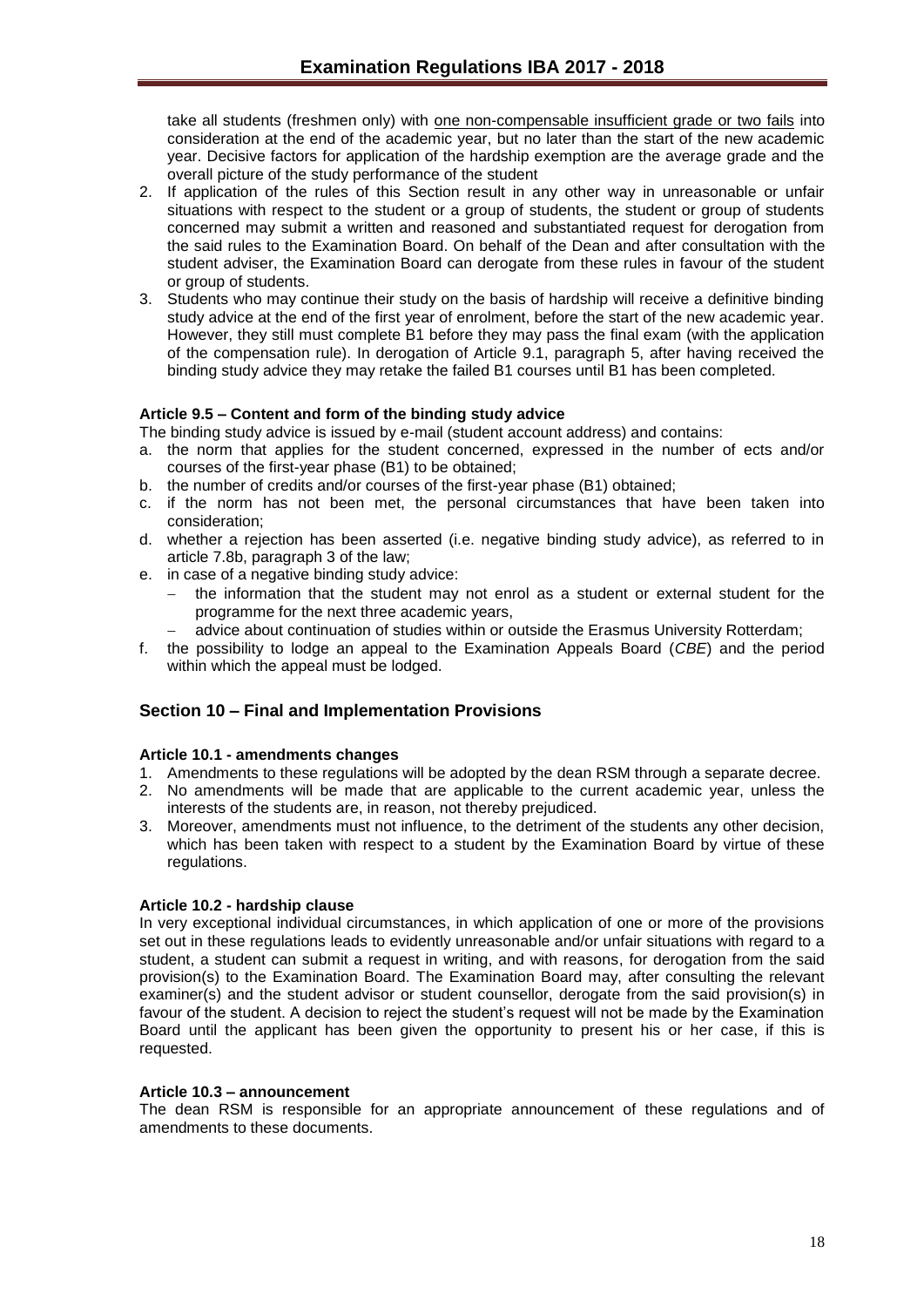#### <span id="page-18-0"></span>**Article 10.4 – entry into force**

These regulations enter into force on 1 September 2017.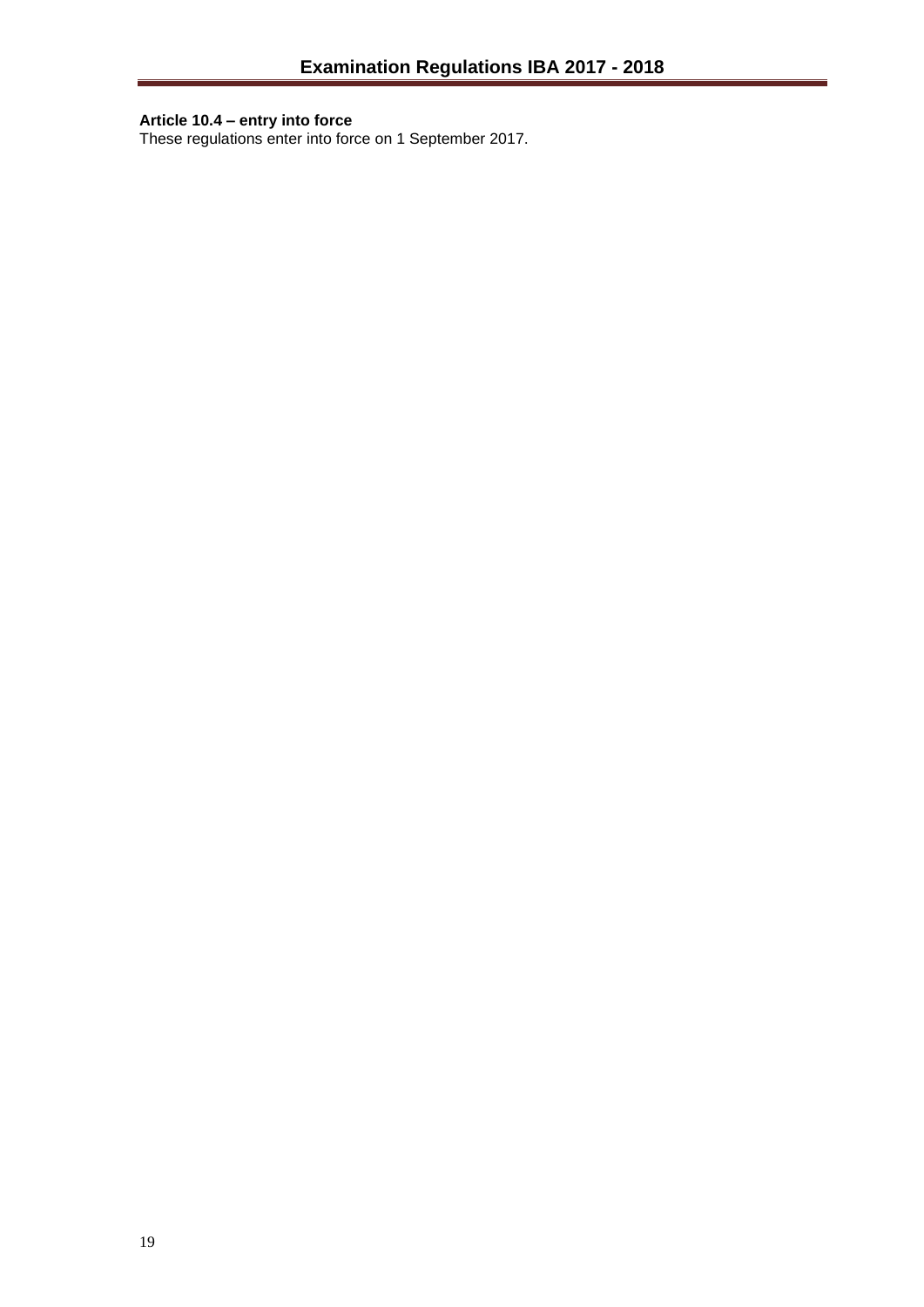## <span id="page-19-0"></span>**Appendix Trimester 7**

**1. These are the standard Bachelor 3 Trimester 7 options (see article 2.3, paragraph 1)**



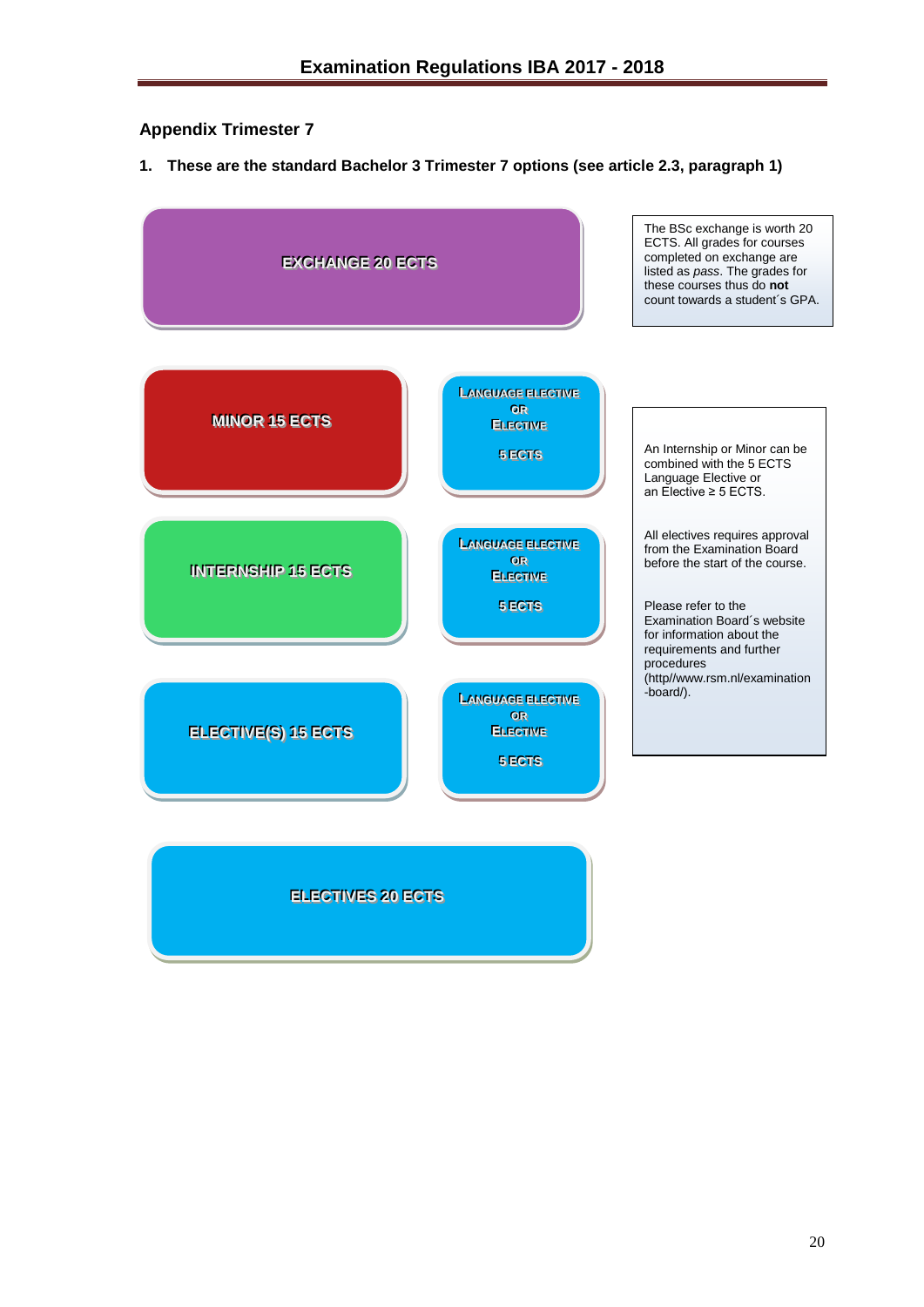## **2. More than 20 ECTS (see article 2.3, paragraph 7):**

If a student goes on exchange then the exchange credits must be used to fill the 20 ECTS mandatory Bachelor 3 elective area. Internships, minors, electives will appear on a separate transcript and thus not be taken into account for GPA calculations.

#### **Bachelor 3 profiling (mandatory): Separate transcript:**



#### **Or:**

If a student does both a Minor and an Internship (or two Minors) and no other electives then both 15 ECTS courses will appear under Bachelor 3 courses on the diploma and will thus count towards the GPA.

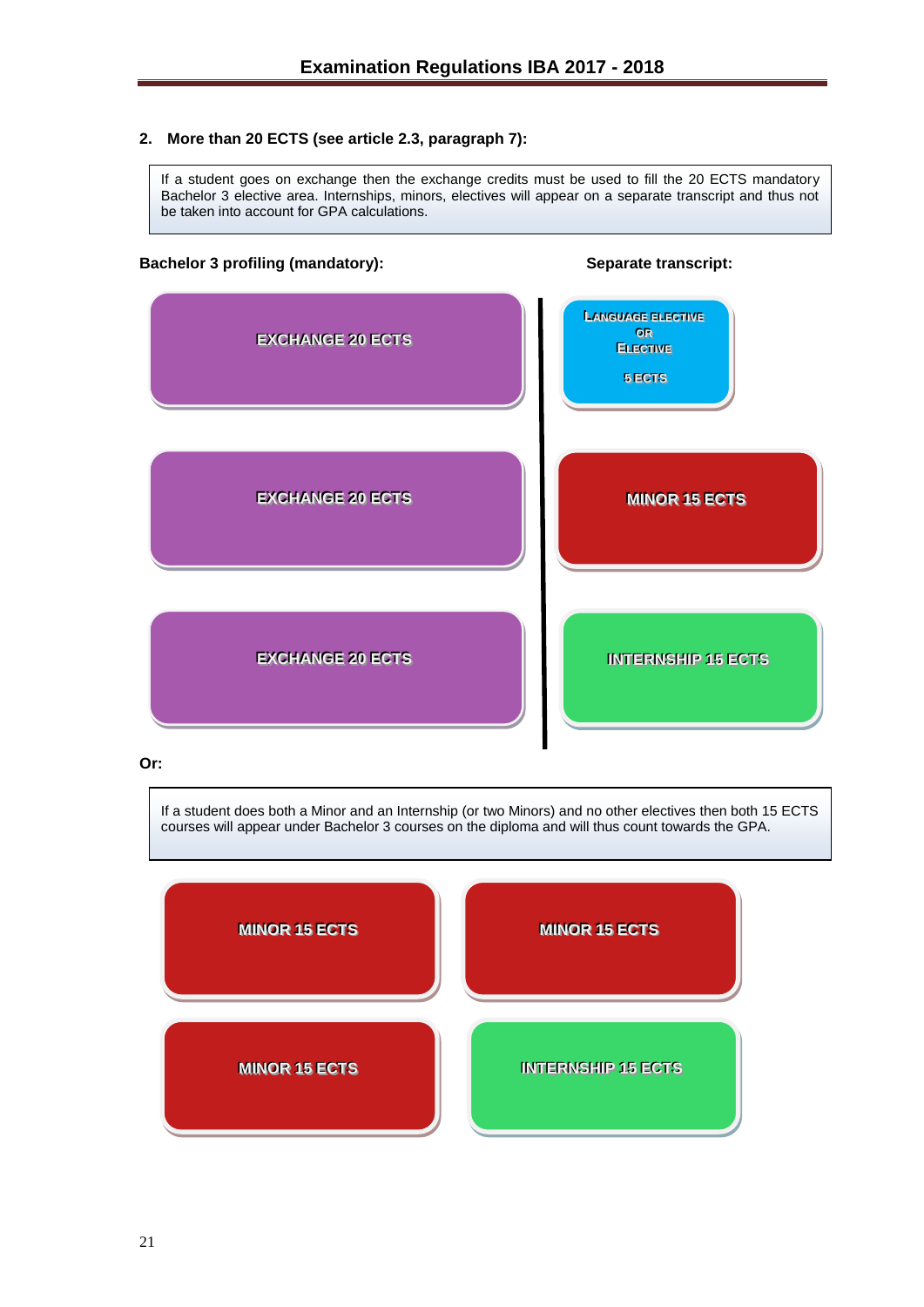#### **Or:**

If a student does both a Minor and an Internship (or two minors) and a 5 ECTS elective then the student may choose which 15 ECTS course should be on the diploma (and should thus count towards the GPA). The other course will appear on a separate transcript. Students should request which elective they would like to appear on their diploma at least 6 weeks before their last remaining course grade is published in Osiris. Requests can be made via the Examination Board's online request form [\(https://request](https://request-eb.rsm.nl/)[eb.rsm.nl/\)](https://request-eb.rsm.nl/). This also applies to students who complete one 15 ECTS elective and two 5 ECTS electives.



## **It is not possible to do two internships!**

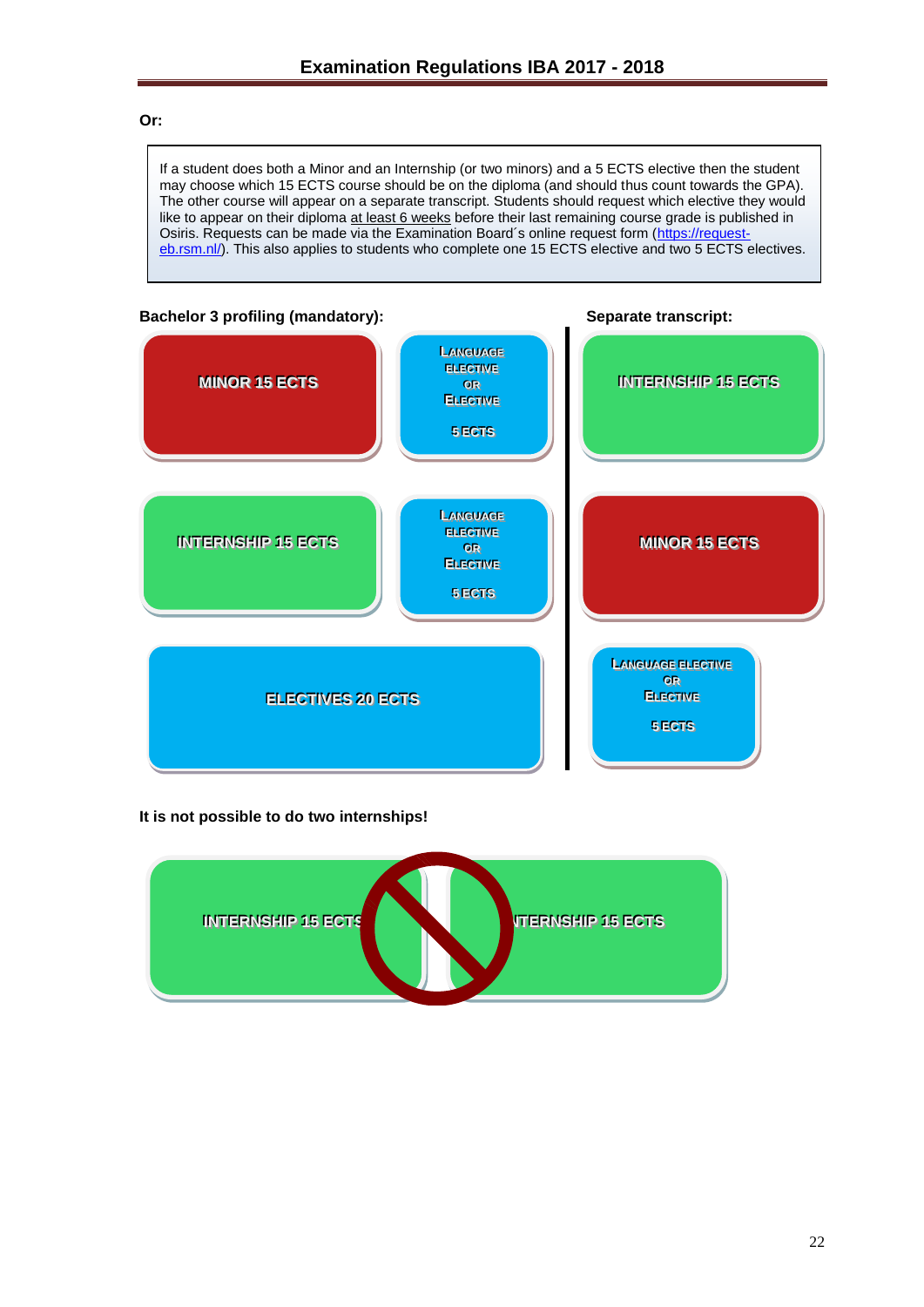# <span id="page-22-0"></span>4. Rules and Guidelines (R&G) of the Bachelor of Science in International Business Administration 2017-2018

## <span id="page-22-1"></span>**Section 1 – General**

## <span id="page-22-2"></span>**Article 1.1 – applicability of the Rules and Guidelines**

These Rules and Guidelines (R&G) are applicable to the examinations and the final exam of the bachelor's degree programme BSc in International Business Administration at the Rotterdam School of Management, Erasmus University, hereinafter referred to as the programme.

## <span id="page-22-3"></span>**Article 1.2 – definitions**

- 1. Unless differently mentioned, in these R&G, the same definitions will be used as formulated in article 1.3 of the Teaching and Examination Regulations.
- 2. Fraud: the action or negligence of a student as a result of which it is impossible, entirely or in part, to form a correct judgment concerning his/her knowledge, insight and skills.

#### <span id="page-22-4"></span>**Article 1.3 – day-to-day procedure of the Examination Board**

The Examination Board may assign tasks to its members for taking care of daily procedures.

## <span id="page-22-5"></span>**Article 1.4 – The authority to examine, the appointment of examiners (BSc programmes)**

- 1. For the purpose of conducting examinations and establishing the results thereof, the Examination Board appoints the examiners in compliance with the following rules:
	- a) At the start of the Academic Year the Examination Board appoints the examiners for the duration of that year;
	- b) Tenured and tenure track RSM academic staff (assistant professors, associate professors, endowed and full professors) as well as tenured RSM lecturers will be appointed as examiner for the teaching within their discipline;
	- c) At the request of the Department, other members of the RSM academic personnel (e.g. untenured lecturers, researchers, PhD-candidates) may be appointed as an examiner for a specific course (e.g. thesis trajectory);
	- d) At the request of the Department, a former member of the RSM academic staff or a (former) member of academic staff of another School of the EUR or any other research university may be temporarily appointed as an examiner for a specific course (e.g. thesis trajectory). This person must meet the following requirements: a completed PhD, or a university master´s degree with demonstrable extensive experience in performing scientific research. Furthermore, a hospitality agreement is required;
	- e) A UTQ (University Teaching Qualification, in Dutch BKO) or equivalent is preferable;
	- f) An examiner who is appointed for the first time shall be mentored by an experienced examiner from the relevant Department.
- 2. In case of special circumstances, the Examination Board may grant exceptions to the above rules.
- 3. The examiners provide the Examination Board with the information requested.
- 4. All appointed examiners shall be registered in the RSM's Examiners Register.
- 5. The Examination Board can suspend or withdraw the appointment as examiner if the person concerned persistently fails to comply with the applicable examination regulations or fails to deliver examinations that meet the minimum quality standards. The Examination Board will not do so until the person concerned in all fairness has had a chance to conform to the relevant rules.

## <span id="page-22-6"></span>**Article 1.5 – the criteria**

In the decision making process the Examination Board employs the following criteria as a guideline – and in case of contrariety of criteria weighs the importance of employing one against another -:

- the preservation of the quality and selection criteria of each examination;
- the efficiency criteria, for example, expressed in terms of aiming to limit loss of time (wherever possible) for students who make rapid progress with their studies when preparing for examinations;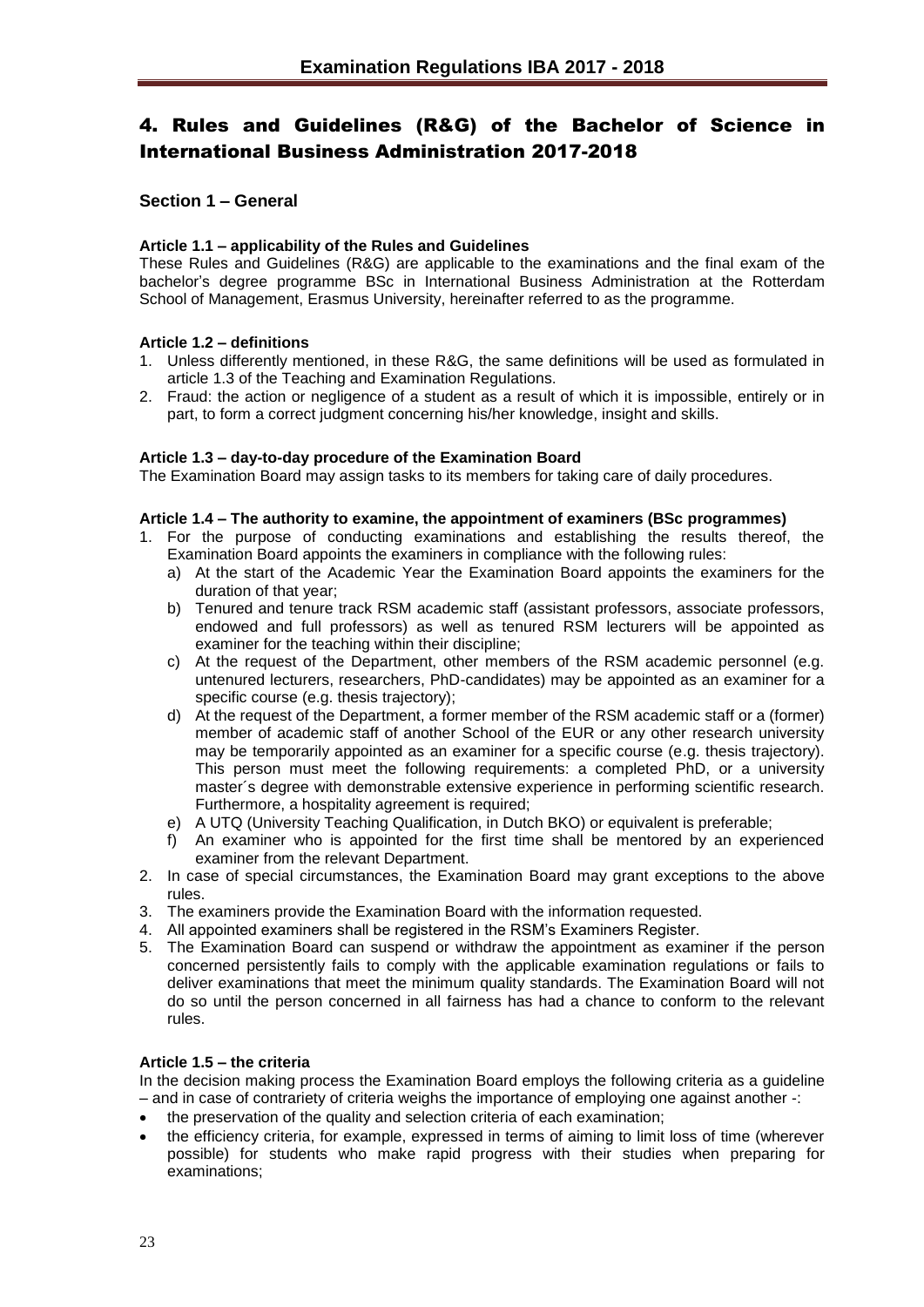- motivating students to interrupt their studies as soon as possible in cases where it is very unlikely that they will pass their examinations;
- protecting students from trying to take on too large a study load;
- tolerance towards students who, through circumstances beyond their control, have encountered delays during their studies.

## <span id="page-23-0"></span>**Section 2 – Exemptions**

## <span id="page-23-1"></span>**Article 2.1 – exemption from practical exercises**

A request for exemption from the obligation to take part in practical exercises, as referred to in article 2.4 of the Teaching and Examination Regulations, should be submitted by the student in writing, with reasons and supported by documentation, to the Examination Board at least four weeks before the practical exercise for which exemption is requested is scheduled to begin. In exceptional cases, the Examination Board may permit derogation from the period stated in the last sentence.

The Examination Board makes a decision within four weeks of receiving the request. The student is informed immediately of the decision.

## <span id="page-23-2"></span>**Article 2.2 – exemption from an examination**

- 1. A request for exemption from taking an examination, in keeping with legal requirements, should be submitted in writing to the Examination Board along with an explanation of the reasons and documentation. The Examination Board can establish additional regulations regarding the procedure. These regulations will be published on the Examination Board website.
- 2. With due observance of the provisions set out in Section 5 of the Teaching and Examination Regulations, the Examination Board makes a motivated decision within four weeks of receiving the request. The student is informed immediately of the decision.
- 3. If a student already has exemption under the provisions of or by virtue of the law for one or more examination parts, he/she should report this to the Examination Board.
- 4. When the result of the examination is established, an exemption is not taken into consideration; the exemption is indicated on the list of grades with an 'E'.

## <span id="page-23-3"></span>**Section 3 – Rules relating to the examination procedure proper**

## <span id="page-23-4"></span>**Article 3.1 – registration for tests**

- 1. A student who is registered for a course in Osiris will be automatically registered for all of that course's tests with the exception of the re-sit, if applicable. Registration for a re-sit is possible via Osiris during the registration period starting 35 days before the test and expiring seven days before the test. During this period, registration is also possible at the ESSC.
- 2. In any one-examination period, the student may register for no more than 8 examinations.
- 3. The head of the department Student Administration can, with the approval of the Examination Board, establish specific rules for properly registration in examinations, by virtue of the Teaching and Examination Regulations of the programme and the R&G of the Examination Board. These specific rules will be announced in a proper manner in sufficient time.
- 4. After the official registration deadline, students can still register at the ESSC counter up to two working days before a test, for an administrative fee of  $\epsilon$  20,00 per test. Students will receive a receipt which they should take to the test as proof of registration for the test. In case this late registration period of two working days of the ESSC has expired, students from RSM can still register, but only after paying € 20,00 administration fee (no refund possible) via the online EBS paying system via this link: [https://lateregistration.rsm.nl.](https://lateregistration.rsm.nl/) This fee has to be paid on the day of the examination at the latest. If the payment is done, the student will receive a confirmation on the student e-mail account. In addition, the Examination Board will inform the Exam Administration and the Programme Manager that the grade for the test can be registered in Osiris.
- 5. Anyone who has not registered for a final exam or examination in accordance with the provisions of or by virtue of these R&G may not take part in the final exam or examination concerned. If, notwithstanding the foregoing, the student nevertheless takes part in the final exam or examination, the examiner or the Examination Board will not establish a grade.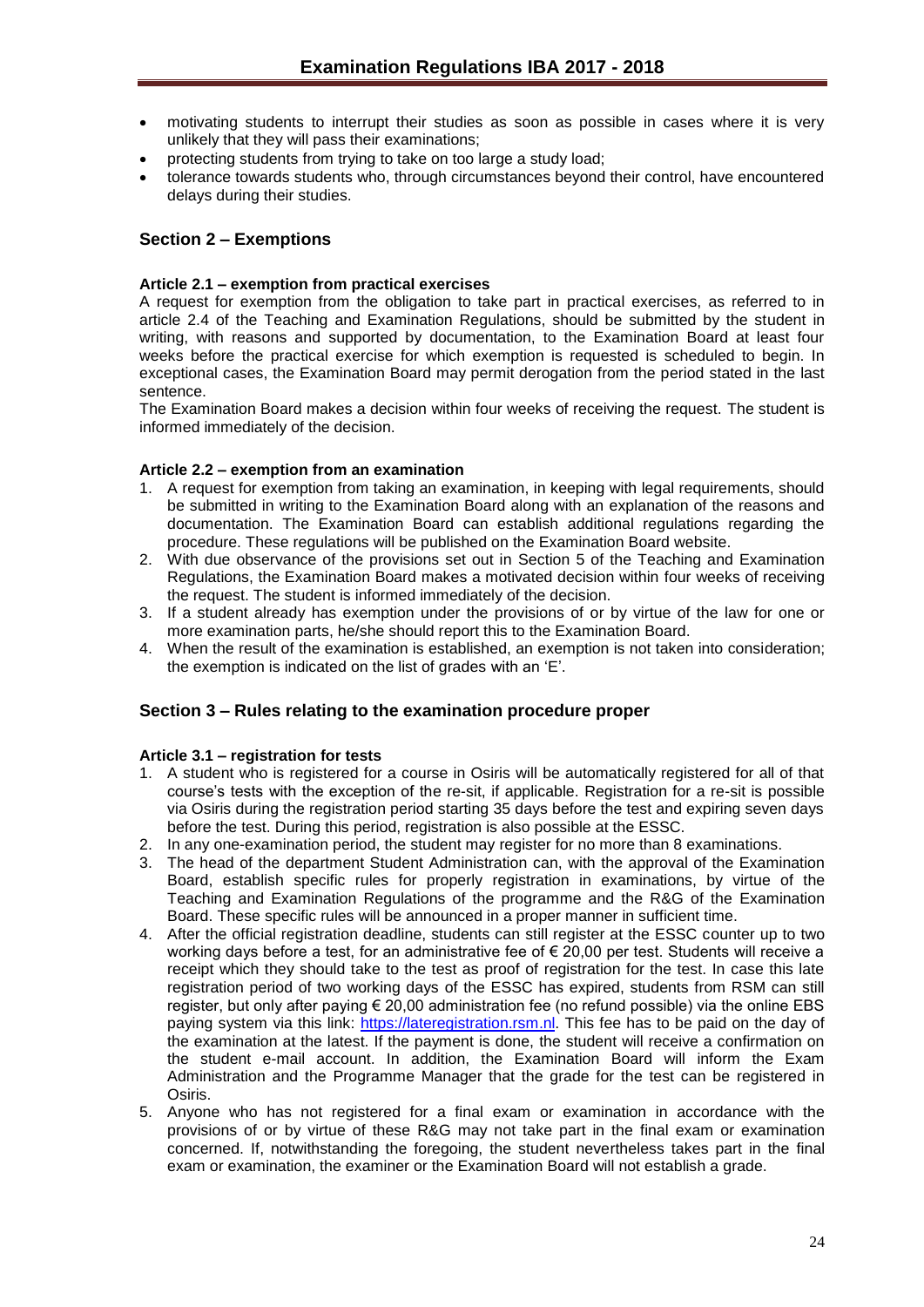6. Students who received a campus ban from the Executive Board of the EUR, may not participate in the tests in the designated examination rooms and halls of the Woudestein-complex of the EUR during the ban.

## <span id="page-24-0"></span>**Article 3.2 – entering and leaving the room in which the written examination is being held**

- 1. Only a student who has registered on time and correctly for the written examination may take part in the examination concerned, and will be admitted to the examination room.
- 2. Admission to the examination room is possible until fifteen minutes after the start of the written examination concerned. A student who is admitted to the examination room after the start of the examination concerned should ensure that he/she causes as little disturbance as possible to the students already present.
- 3. A candidate in the written examination may not leave the room earlier than one hour after the start of that examination. A student who leaves the examination room before the end of the examination concerned should ensure that he/she causes as little disturbance as possible to the students still present.
- 4. A candidate in the examination may, on request and with the permission of the examiner or the invigilator, leave the examination room for a while to use the toilet as from one hour after the start of the examination until half an hour before the end of the examination. This permission is granted only to one student at a time. In exceptional cases, the examiner or invigilator may derogate from these rules in favour of the student.
- 5. Personal belongings such as coats, bags, mobile phones, watches and other items that are not allowed to be used during the examination are not allowed to be brought into the examination room. These must be placed outside the examination room in lockers, if available. If no lockers are available, coats must be placed over the chair. Bags must be closed and out of reach of the candidate. Watches, mobile phones and such must be switched off and out of reach of the candidate.
- 6. Scrap paper, examination questions, answers and other examination-related documents may not be taken from the room during and after the examination. Only when clearly indicated on the front cover of the test paper, scrap paper may be taken by the student after the official examination time has elapsed.
- 7. The head of the department Student Administration can, with the approval of the Examination Board, establish specific rules concerning entering and leaving the room in which the written examination is being held, by virtue of the Teaching and Examination Regulations of the programme and the R&G of the Examination Board. These specific rules will be announced in a proper manner in sufficient time.

## <span id="page-24-1"></span>**Article 3.3 – general provisions concerning order during the written examination**

- 1. During the written examination, at least one examiner is present in the room where the written examination is being held.
- 2. On behalf of the Examination Board, the invigilators appointed for this purpose are charged with maintaining order during the written examination. The invigilators should comply with any instructions given by the examiner. The examiner may also be an invigilator.
- 3. Every candidate in the examination should comply with the instructions of the examiner or the invigilator. If a candidate in the examination does not comply with the instructions of the examiner or the invigilator, or does not obey his/her request, the examiner may exclude him/her from taking further part in the examination, with the consequence that no result will be established.
- 4. During the examination, the candidate in the examination must, on the request of the examiner or the invigilator, prove his/her identity with a valid proof of registration (student card) or another legally valid proof of identity.
- 5. Only a valid proof of registration (student card), another legally valid proof of identity, the registration verification, the exam paper and answer sheet, writing materials and a ruler may be placed on the candidate's desk. No study material such as a (graphical) calculator, literature or other sources of information may be placed on the candidate's desk unless explicitly authorized by the examiner in advance and stated on the front page of the exam paper. These study aids (without any notes on them) are solely for the candidate's own use. During the examination the candidate is not allowed to make use of a dictionary. In addition, a maximum of one cold snack and one bottle of non-alcoholic drink are allowed for own use. The use of food and drink should not in any way cause inconvenience, at the discretion of the principal invigilator.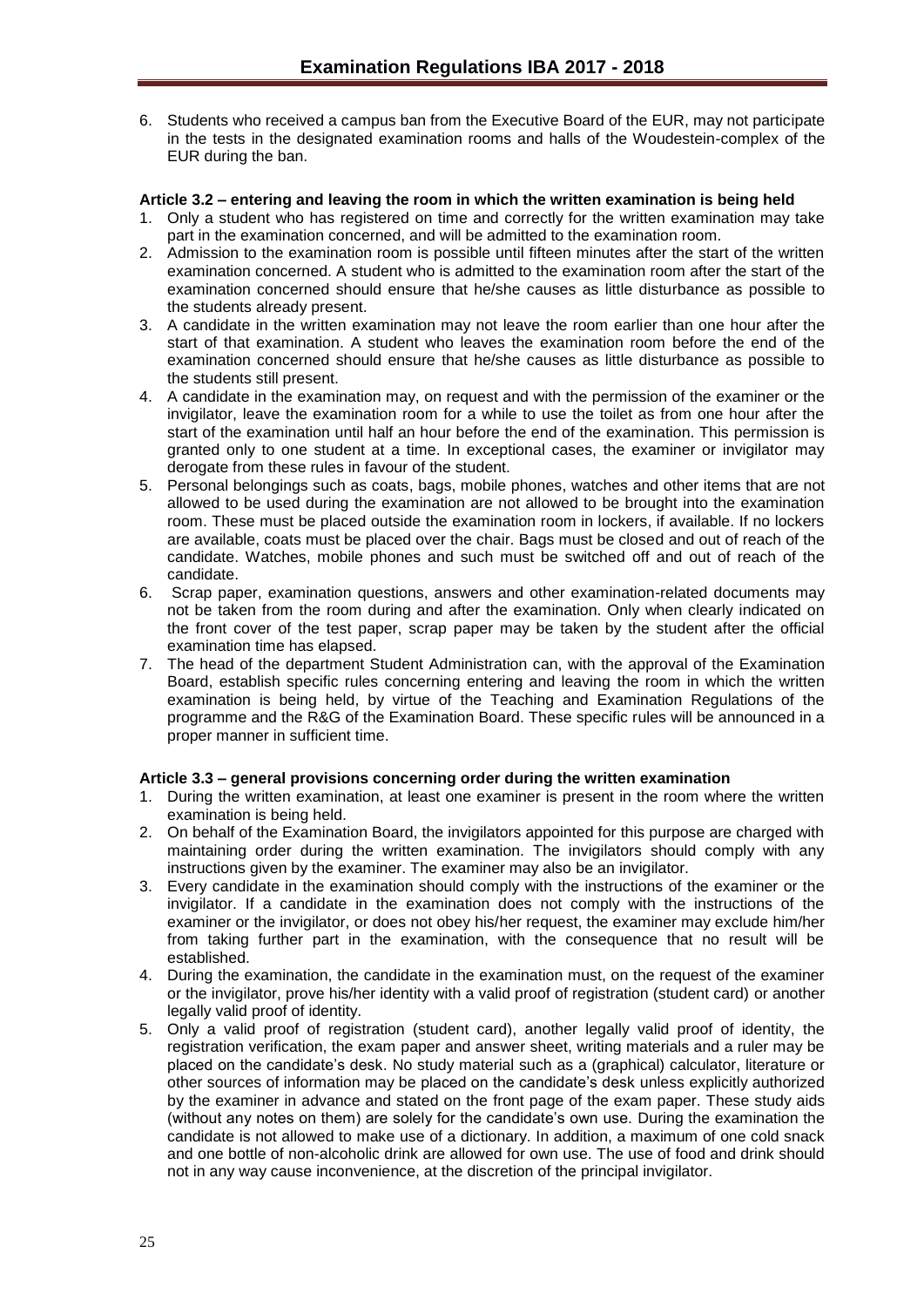- 6. A candidate in the examination is obliged, on request of the examiner or the invigilator, to show, and if requested, to hand over, the materials that he/she has with him/her.
- 7. Only the paper provided by EUR is to be used for the written examination. The use of the candidate's own paper is not permitted.
- 8. A candidate in the examination should write his/her name, signature and student /examination number on each sheet of paper that is handed in. The examiner or the invigilator checks whether this has been done correctly before the examination is handed in to him/her.
- 9. The head of the department Student Administration can, with the approval of the Examination Board, establish specific rules concerning the order during the written examination in the Mbuilding, by virtue of the Teaching and Examination Regulations of the programme and the R&G of the Examination Board. These specific rules will be announced in a proper manner in sufficient time.

## <span id="page-25-0"></span>**Article 3.4 – fraud**

- 1. If in the matter of taking an examination, fraud within the meaning of article 1.2, paragraph 2 is detected or suspected, this is set down in writing as soon as possible by the invigilator or the examiner whom he/she must call in. The invigilator or the examiner may ask the student to make available any items of evidence. A refusal to do this is recorded in the written report. The student is given the opportunity to add written comments to the written report of the invigilator or examiner. The written report and any written comments are handed over to the Examination Board as soon as possible.
- 2. The Examination Board or the examiner may exclude a student who has committed fraud from further participation in the examination during which the irregularity was detected, and/or take other appropriate measures. The exclusion has the consequence that no result will be established for the examination concerned. Before the Examination Board decides to make the exclusion, it gives the student the opportunity to give his/her account.
- 3. The other appropriate measures as referred to in paragraph 2 may consist of, among others, the following sanctions:
	- a. reprimand;
	- b. invalidation of the examination concerned;
	- c. exclusion from one or more examinations;
	- d. exclusion from one or more examination periods;
	- e. a combination of the above measures to a maximum of exclusion for at most one year;
	- f. in a serious case of fraud the Examination Board may advise the Executive Board to end the enrolment for the programme of the person concerned once and for all.

## <span id="page-25-1"></span>**Section 4 – Examining Examinations and Exams**

## <span id="page-25-2"></span>**Article 4.1 – the questions and assignments of the examinations**

- 1. The form of the examination of a course as mentioned in article 3.2 of the Teaching and Examination Regulations will be announced in the course manual.
- 2. The examination of a course must meet the following conditions: valid, reliable, transparent and efficient. These conditions are detailed in the RSM's testing policy document.
- 3. The questions and assignments of the examination of a course do not go beyond the sources announced in advance from which the examination material is derived. These sources need to be announced in the course manual before the start of the course.
- 4. The examination of a course is representative of the learning objectives of the course in terms of content and form and in line with the end terms of the degree programme. This is documented in a course assessment plan that will be published in the course manual.
- 5. The questions and assignments of an examination are clear and unambiguous, and are asked in such a way, or contain such instructions, that the student can know how comprehensive and detailed the answers must be.
- 6. Well in advance of a written test being held, the examiner gives the students the opportunity, if possible, to peruse a written sample of a similar examination, and also the model answers and the norms on the basis of which the assessment was made.
- 7. The duration of the examination is such that examinees have sufficient time, measured according to reasonable criteria, to answer the questions.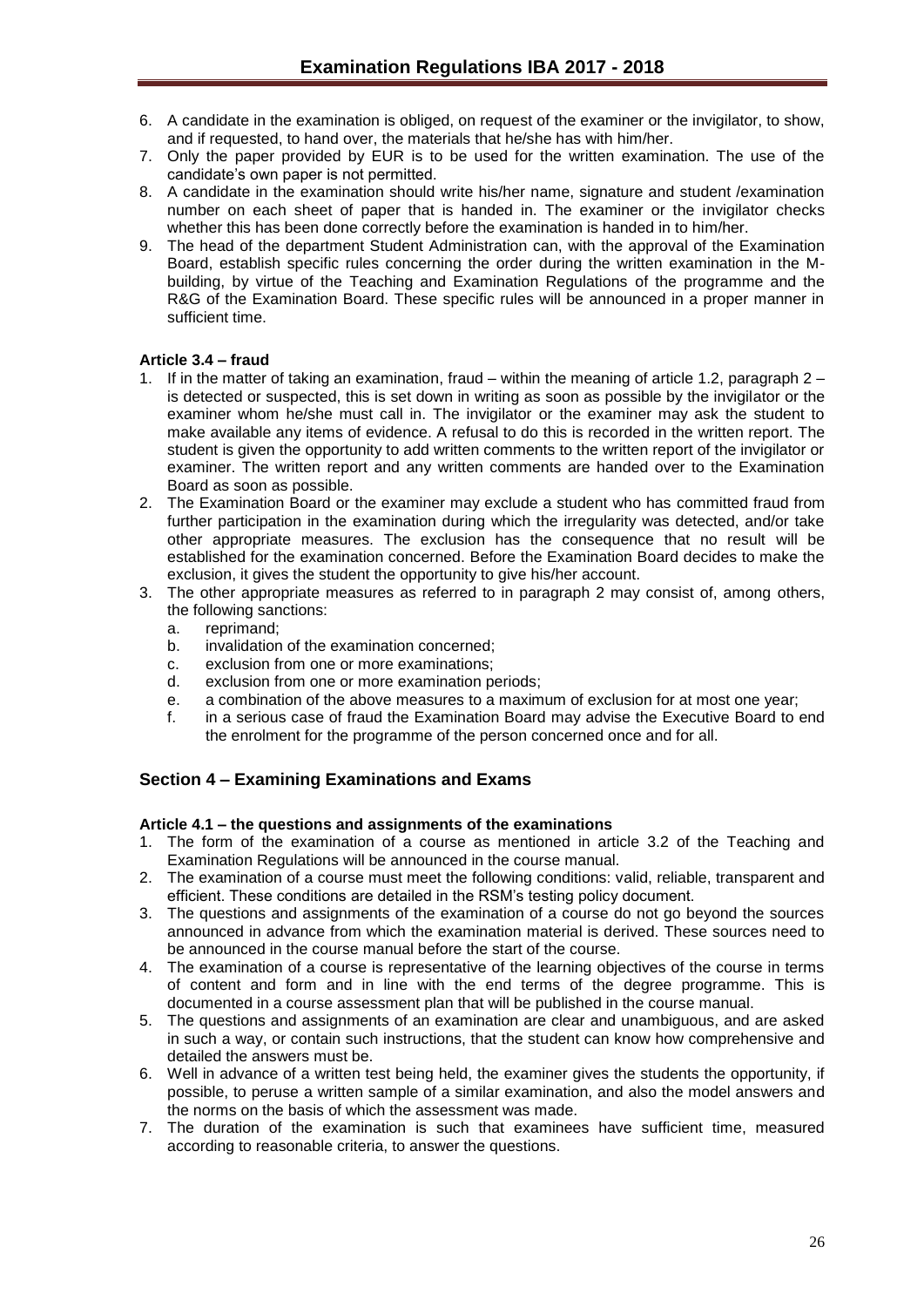- 8. In advance of the test concerned being held, the examiner asks a colleague to check the test on the instructions mentioned in this article. The Examination Board may prescribe a peer review protocol.
- 9. The examiner will post the examination questions and (model) answers on Blackboard right after the exam so that students can check which questions they have answered (in)correctly. If a student lodges a complaint to the Examination Board then this information should be included to substantiate the complaint.

Upon the examiner's request the Examination Board may grant the examiner an exemption from posting the answers on Blackboard in the event of important reasons.

## <span id="page-26-0"></span>**Section 5 – The Assessment**

## <span id="page-26-1"></span>**Article 5.1 – assessment criteria**

- 1. Wherever possible, assessment of written examinations (possibly based on correcting of exams), takes place on the basis of previously established model answers and criteria.
- 2. The assessment method is sufficiently transparent that the examinees can see how the results of their examinations were determined.
- 3. In cases of examinations given and assessed simultaneously by more than one examiner, the Examination Board ensures that the examiners' assessment is based on the same criteria. If necessary, it shall appoint a supervising examiner for giving examinations.

#### <span id="page-26-2"></span>**Article 5.2 – determining the grades: rounding off, averaging, basic scheme, bonus points**

- 1. Examinations are assessed with grades on the scale  $0.0 10.0$ , accurate to one decimal place, where a 5.5 is the lowest pass grade. Practical tests may be assessed with a 'pass' or 'fail'. Language electives and sufficient results of examinations taken in the context of an international exchange at a foreign university will be displayed with a pass. Tests assessed with a 'pass' or 'fail' cannot be averaged nor included in the GPA calculation as mentioned in article 6.2, paragraph 1.
- 2. To encourage students to study, bonus assignments can be assigned to a course. Participation is not mandatory. Passed assignments can be awarded with bonus credits up to a maximum of 1.0. The term of validity of the bonus credits is limited to the academic year in which the bonus assignment is taken. In Bachelor year 1 bonus credits should be valid in addition to the regular exam as well as the resit. If the course concerned is part of both the BA and IBA programme, the bonus assignment should be implemented in both programmes. Examiners can stipulate additional rules to bonus credits like for instance bonus credits are only valid if the final grade is ≥ 5.5 or bonus credits are only valid in addition to the regular exam and not the resit (only an option in Bachelor 2 and/or 3). Additional rules to bonus credits must be explicitly announced in the course manual. The Examination Board may stipulate further rules concerning bonus assignments.
- 3. The final grade of an examination part will be determined on one or more examinations. The final grade is assessed with grades on the scale  $0.0 - 10.0$ , accurate to one decimal place, where the lowest pass grade is a 5.5.
- 4. If grades have to be rounded off and averaged within a course, or between courses or to determine the GPA or the classification – the following rules apply by default:
	- unless otherwise stated in the Undergraduate Catalogue or the relevant course manual, grades are averaged according to the weighted average of the credits, where the average is rounded off to the nearest decimal place. For example, if rounded off to one decimal place, 5.450 is rounded to 5.5, and 6.9449 is rounded to a 6.9. If rounded off to two decimal places (for example to calculate the overall GPA or a cum laude) a 8.2449 is rounded to a 8.24 and a 8.2450 is rounded to a 8.25, etc.;
	- in case the assessement of a course is based on more than one test, then the rule applies that the separate tests are rounded off at one decimal place and the final grade is rounded to one decimal place. All intermediate computations are not rounded off. The same applies if the assessment of one test in fact consists of two parts (such as partly multiple-choice questions and partly open questions): both parts must be considered as separate tests.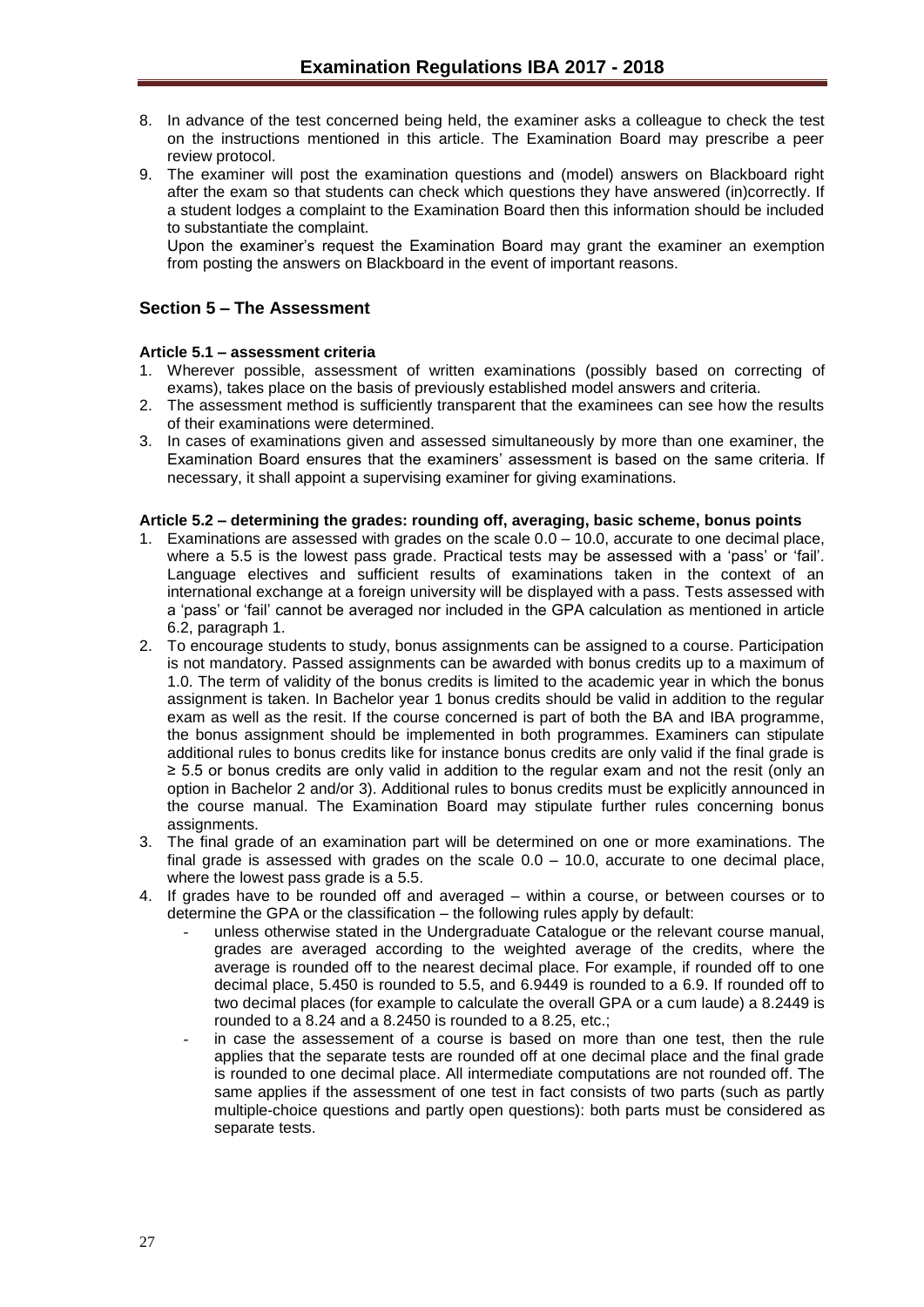For example:

| weighing<br>factor | Grade per test unrounded | Grade per test | correct is | incorrect is |
|--------------------|--------------------------|----------------|------------|--------------|
| 20%                | 6.32                     | 6.3            | 1.26       |              |
| 80%                | 5.58                     | 5.6            | 4.48       | 4.5          |
|                    |                          |                | 5.74       | 5.8.         |
|                    |                          | final grade:   | 5.7        | 5.8          |

- 5. If the examination part is assessed on the basis of more than one examination, no final grade for the examination part will be calculated if one of the examination grades is lower than a 4.5. Examinations that can be taken only once per academic year, most likely practicals such as case reports and team assignments, are exempted from this rule.
- 6. Additional rules of examiners concerning the assessment (e.g. with regard to the weighting of examination parts and/or regulations on lower limits must be:
	- approved in advance by the Examination Board, and
	- $\sin$  announced at least two months before the examination is held, by means of a written announcement to the Exam Section International Business Administration of the Department for Exam Administration RSM, and by means of publication in the obligatory study material and/or in the Sin-Online Course Guide and/or in the Erasmus Magazine and/or on SIN-online.

Rules that do not comply with these conditions are null and void, and have no legal force.

- 7. For the establishing of grades for a multiple-choice test the following principles apply:
	- a. No wrong answers in the test counts as a 10.0.
	- b. All questions incorrect up to and including the number of correct answers that correspond with the random guessing counts as a 0.0 This means that the '0.0' amounts to: (the number of multiple choice questions)/(the number of response alternatives). For instance 40 questions and 4 response possibilities: 40 / 4 = 10: 10 answers correct counts as a 0.0.
	- c. Each question has equal weight. The weight per correct answer above the random selection then is in case of for example 40 four choice questions:  $30$  (40 – 10) questions make the difference between a 0.0 and a 10.0 (so 10 points): so, each question is worth 10  $/ 30 = 1/3$  points.
	- d. The standard cut score for pass/fail is set on 5.5. In case of for example 40 four choice questions the cut score is at 27 correct answers, rounded off  $(10 + 5.5/ 0.33)$ . The grade will be a 5.7.

If an examiner concludes that a multiple-choice question is incorrect after the examination, this question should be dropped. Consequently, the multiple-choice test will have fewer questions and this can affect the cut score of the examination as well as the weight of each good answer in the grade of a student.

Only if the exam question in itself is correct but has more than one correct answer, it remains part of the multiple-choice test. If all answers to a question are considered correct, it does not assess anything i.e. has no value, and will therefore not count as part of the examination and should be removed.

Examiners may only derogate from these instructions with the approval of the Examination Board.

## <span id="page-27-0"></span>**Section 6 – The Final Exam**

## <span id="page-27-1"></span>**Article 6.1 – establishment of the result of the final exam**

- 1. Students have passed the final exam when they have taken all examination parts, with pass grades or exemptions.
- 2. As an exception to the first paragraph, students may pass the exam with a 4.5 or higher for one examination part of the course year B1, provided that all components of course year B1 were passed, with the exception of the component with the 4.5 or higher, and this insufficient grade is compensated for by at least one rounded 7 or higher for another component of B1.
- 3. In addition, students may pass the final exam with compensation of one failed course under the following conditions: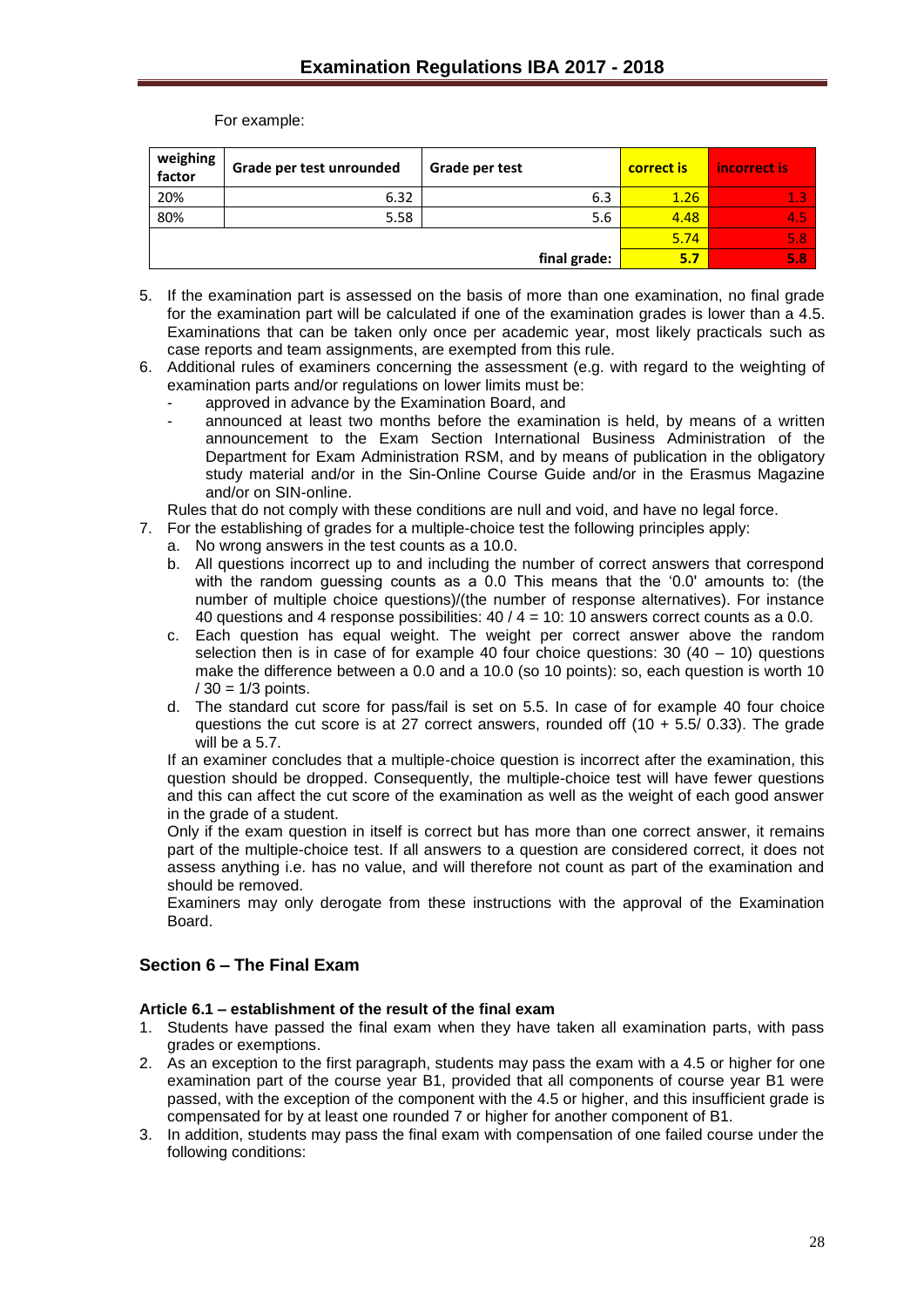- it concerns a course of the year B2 or B3 with the exception of trimester 7 courses with a value more than 7,5 ects, the Research Training/Bachelor Thesis and the courses that are part of the Sandwich Year (if applicable), and
- the grade of the failed course is between 4.5 5.5, and
- $-$  the grade point average mentioned in article 6.2 paragraph 1 is at least 7.0.

This compensation rule will only be applied by the Examination Board upon the student's request.

4. On behalf of the Examination Board the head of the Department for Exam Administration RSM establishes the results of the final exam, in accordance with the Teaching and Examination Regulations of the programme and the R&G of the Examination Board.

## <span id="page-28-0"></span>**Article 6.2 – GPA calculation, (summa) cum laude classification**

- 1. The grade point average (GPA) is the average grade for all of the examination parts weighted on the basis of the credits and rounded to the nearest tenth of a decimal (hence, a 5.45 will become a 5.5). The GPA will be recorded on the transcript that accompanies the certificate.
- 2. If the examinee has shown exceptional skill while taking the examination, this may be stated on the certificate with the words '*cum laude'* or *'summa cum laude'* in accordance with the following rules:
	- The classification 'cum laude' will be awarded if the student has fulfilled at least the following criteria:
		- the average of the rounded grades (to the first decimal) for the examination parts, as referred to in article 2.3 of the Teaching and Examination Regulations, calculated on the basis of the credits is an 8.25 or higher, in addition to which
		- no rounded grade for an examination part may be lower than a 5.5, and
		- no more than two examinations have been taken more than once (this criterion applies from cohort 2014-2015).
	- The classification *'summa cum laude'* will be awarded if the student has fulfilled at least the following criteria:
		- the average of the rounded grades (to the first decimal) for the examination parts, as referred to in article 2.3 of the Teaching and Examination Regulations, calculated on the basis of the credits is a 9.0 or higher, in addition to which
		- no rounded grade for an examination part may be lower than a 5.5. in addition to which no examination has been taken more than once.
	- For the establishment of a classification, exemption has been granted for no more than 40 ECTS of B2/B3 examination parts and a minimum of 120 ects of the total required ects of the programme needs to consist of examinations taken in the programme of RSM Erasmus University.
- 3. In addition to the previous paragraphs: exemptions and results of examinations that are awarded with a pass/fail, for example examinations taken in the context of an international exchange programme at a foreign university, are not included in the determination of the classification.
- 4. The GPA referred to in paragraph 1 can be converted to internationally current (number or letter) grades according to the GPA transformation table set out in the Annex to these Rules and Guidelines. On the Osiris study progress report the international GPA on the four-point scale is listed in accordance with the said Annex, in addition to the GPA referred to in the first paragraph.

## <span id="page-28-1"></span>**Article 6.3 – the certificate, the transcript and the supplement**

- 1. To show that the exam has been passed, the Examination Board awards a certificate, after the Executive Board has stated that the procedural requirements for the issuance have been met.
- 2. On a transcript, which constitutes a part of the certificate, the examination parts belonging to the exam are stated.
- 3. The certificate is accompanied by a supplement in accordance with the agreed European standard format.
- 4. The certificate, the transcript and the supplement are signed by the chairman or the substitute chairman of the Examination Board.
- 5. On behalf of the Examination Board, the head of the Department for Exam Administration RSM shall be responsible for issuing the certificate, the transcript and the supplement to the student